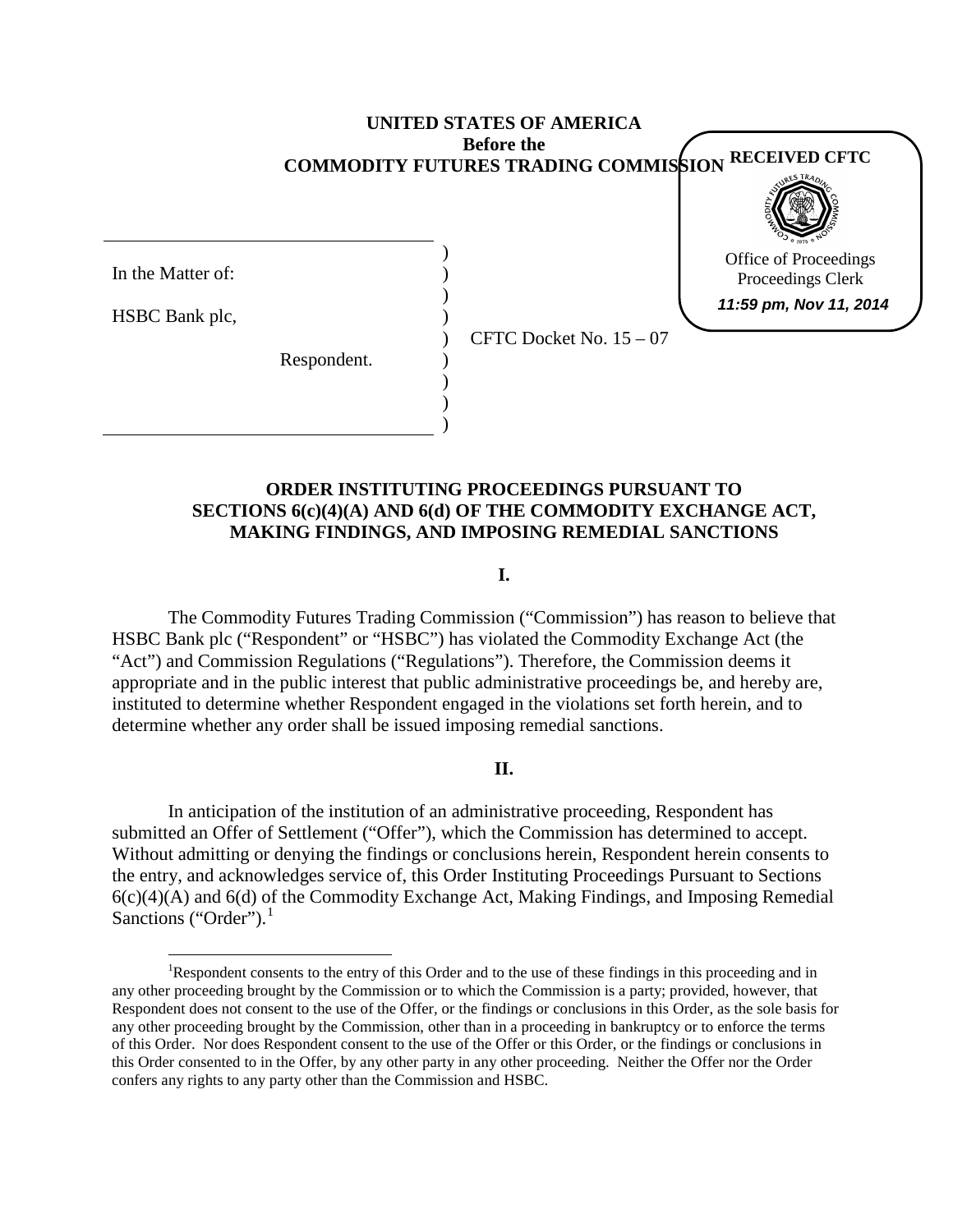The Commission finds the following:

#### **A. Summary**

From 2009 through mid-2012 ("Relevant Period"), HSBC, by and through certain foreign exchange desk traders ("FX traders"), at times, sought to benefit its own trading positions or those of certain FX traders at other banks by attempting to manipulate, and aiding and abetting other banks in their attempts to manipulate certain FX benchmark rates, principally the World Market/Reuters Closing Spot Rates ("WM/R Rates").

The WM/R Rates are the most widely referenced FX benchmark rates in the United States and globally. The WM/R Rates are used to establish the relative values of different currencies, and reflect the rates at which one currency is exchanged for another currency. Most of the WM/R Rates at issue here are set or fixed based on trading activity of market participants, including HSBC and other banks, at various times throughout the day. The most widely used WM/R Rate is set or fixed at 4 p.m. London time ("4 p.m.WM/R fix").

FX benchmark rates, including the WM/R Rates, are used to price a variety of transactions including foreign exchange swaps, cross currency swaps, spot transactions, forwards, options, futures, and other financial derivative instruments. The most actively traded currency pairs are the Euro/U.S. Dollar (EUR/USD), U.S. Dollar/Japanese Yen (USD/YEN), and British Pound Sterling/U.S. Dollar (GBP/USD). Accordingly, the integrity of the WM/R Rates and other FX benchmark rates is critical to the integrity of the markets in the United States and around the world.

At times, during the Relevant Period, certain FX traders at HSBC coordinated their trading with FX traders at other banks to attempt to manipulate certain FX benchmark rates, including the 4 p.m. WM/R fix, to their benefit. These FX traders at HSBC and other banks used private electronic chat rooms to communicate and plan their attempts to manipulate the FX benchmark rates for certain currency pairs.<sup>[2](#page-1-0)</sup> Certain FX traders at HSBC regularly participated in numerous private chat rooms. At times, in certain chat rooms, HSBC FX traders disclosed confidential customer order information and trading positions, altered trading positions to accommodate the interests of the collective group, and agreed on trading strategies as part of an effort by the group to attempt to manipulate certain FX benchmark rates, in some cases downward and in some cases upward.

HSBC FX traders' attempts to manipulate certain FX benchmark rates related principally to the GBP/USD currency pair. The wrongful conduct involved primarily two traders on the London G10 FX trading desk. This conduct occurred at times over the course of the Relevant Period without detection by HSBC, in part, because of internal controls and supervisory failures

<span id="page-1-0"></span> $\frac{1}{2}$ <sup>2</sup>Some FX traders involved in certain chat rooms at issue herein were responsible for managing their respective banks' FX desks.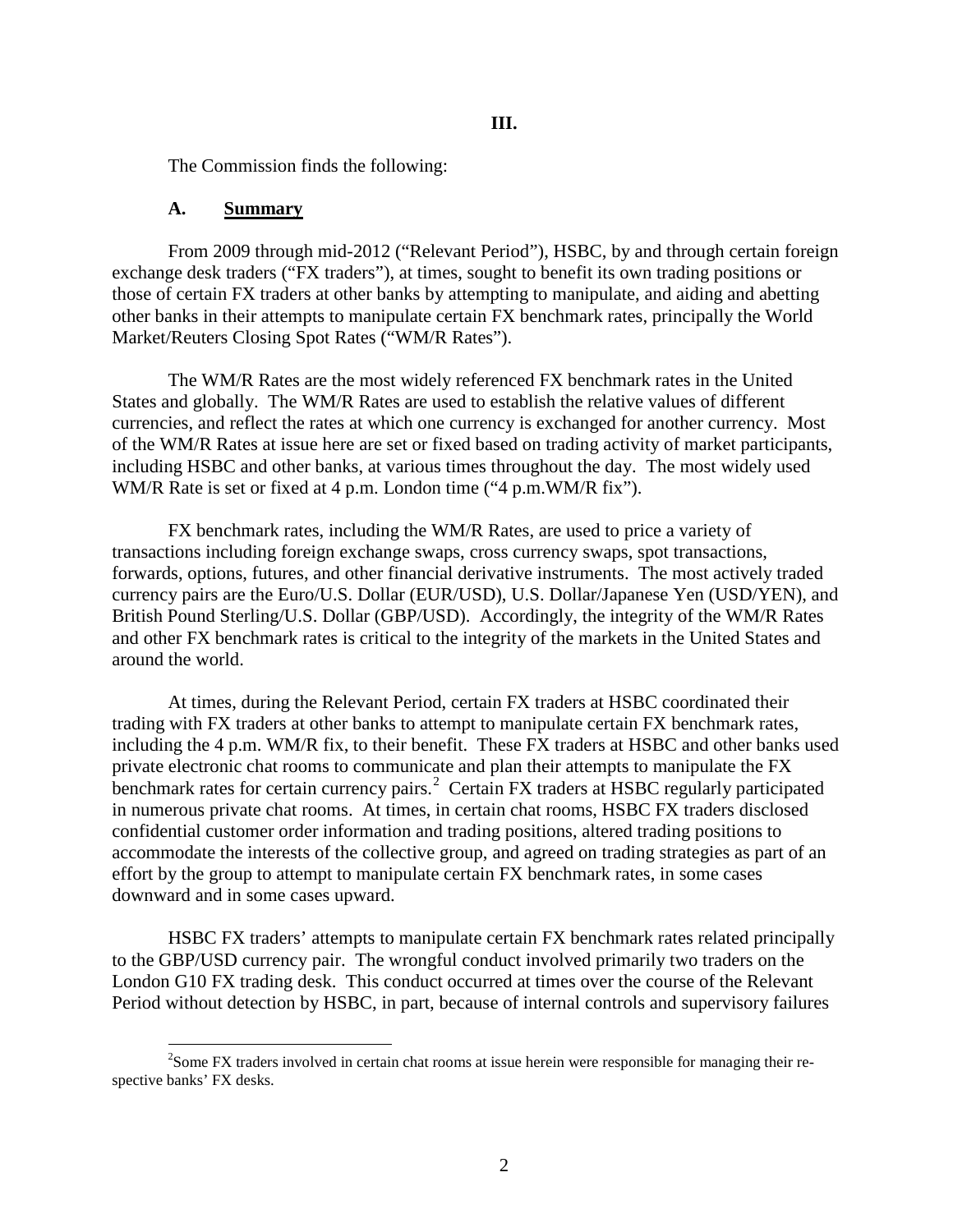at HSBC. HSBC failed to adequately assess the risks associated with its participation in the fixing of WM/R benchmark rates and certain other FX benchmark rates. HSBC also lacked adequate internal controls or procedures to detect and deter possible misconduct involving certain FX benchmark rates and failed to adequately supervise its FX traders by, among other shortcomings, failing to have adequate controls and monitoring over the use of electronic chat rooms.

The Commission notes that some of this conduct occurred during the same period that HSBC was on notice that the CFTC and other regulators were investigating attempts by certain banks to manipulate the London Interbank Offered Rate ("LIBOR") and other interest rate benchmarks. \*\*\*

In accepting HSBC's Offer, the Commission recognizes the Respondent's significant cooperation during the CFTC's Division of Enforcement's ("Division") investigation of this matter, which included providing important information and analysis to the Division that helped the Division efficiently and effectively undertake its investigation. In addition, the Commission acknowledges that HSBC initiated its own internal investigation into FX trading prior to the Division's investigation. The Commission also recognizes that HSBC has commenced significant remedial action to strengthen the internal controls and policies relating to foreign exchange benchmarks and internal and external communications by HSBC employees.

## **B. Respondent**

**HSBC Bank plc** is a wholly owned subsidiary of HSBC Holdings plc ("the HSBC group"). HSBC is a full service bank, headquartered in London, with operations in four business segments: Retail Banking and Wealth Management; Commercial Banking; Global Banking and Markets; and Global Private Banking. HSBC's London G10 FX trading desk is part of the Global FX and Commodities business, a business line within Global Banking and Markets.

# **C. Facts**

# **1. The Foreign Exchange Market**

The foreign exchange ("FX") market, in which traders are able to buy, sell, exchange, and speculate on currencies, is one of the world's largest and most actively traded financial markets. According to the Bank of International Settlements ("BIS"), trading in global foreign exchange markets averaged \$5.3 trillion per day in April 2013. Currencies are traded in pairs and the transacted rate represents the rate to exchange one currency for another currency. The U.S. Dollar is the dominant currency in the FX market. The exchange of the U.S. Dollar for another currency accounts for an estimated 87% of global FX market activity. The most actively traded currency pairs are the Euro/U.S. Dollar (EUR/USD), U.S. Dollar/Japanese Yen (USD/YEN), and British Pound Sterling/U.S. Dollar (GBP/USD). Participants in the FX market include banks, investment firms, commercial companies, central banks, hedge funds, and retail customers. The FX market is comprised of many instruments including spot, forwards, swaps, futures, and option contracts.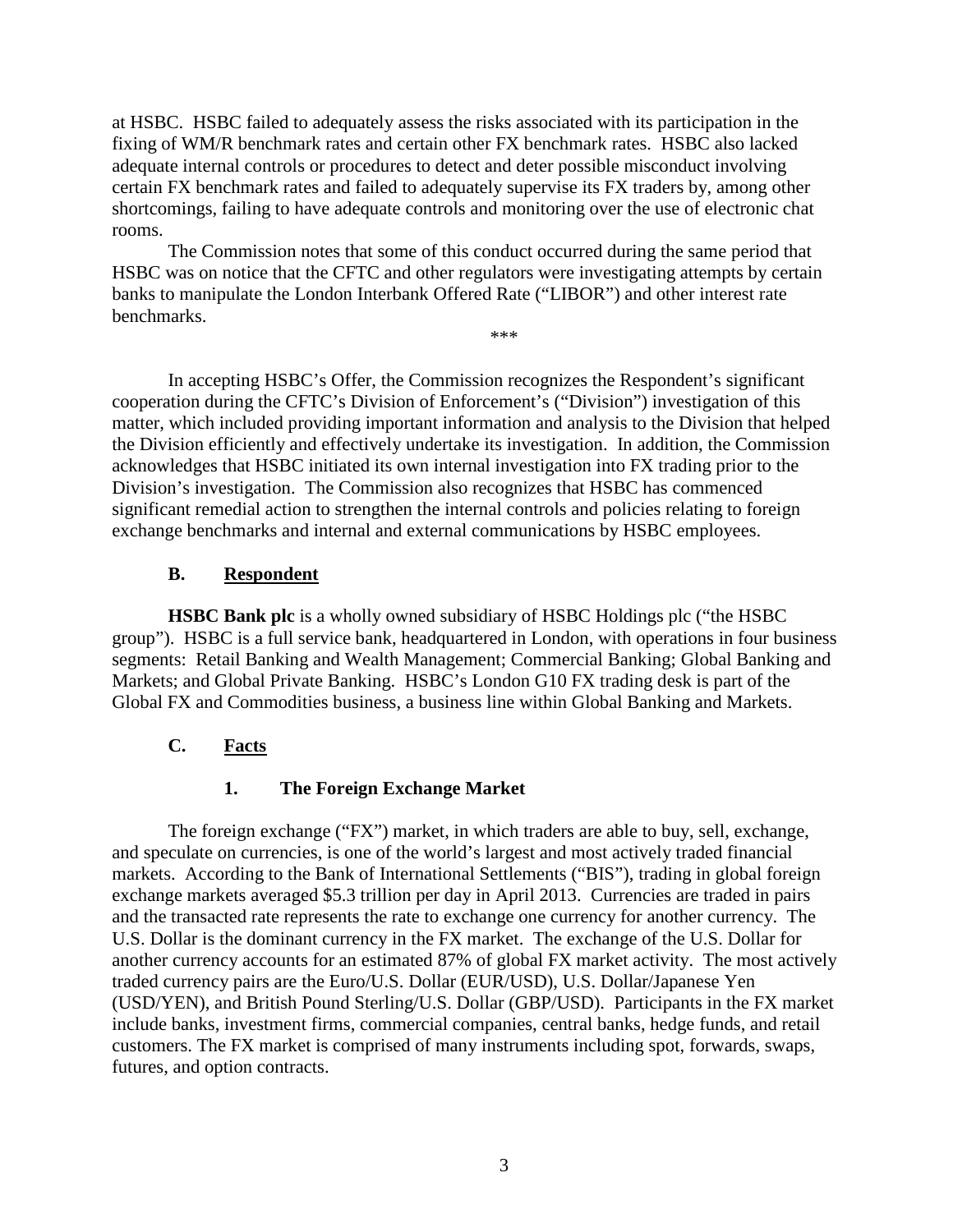#### **2. WM/R Rates Overview**

The WM/R Rates, one of the leading and most widely referenced FX benchmark rates, are calculated multiple times daily, including at 4 p.m. London time, which is commonly referred to as the "4 p.m. fix."<sup>[3](#page-3-0)</sup> For twenty-one of the most liquid currencies (the "trade currencies"), the 4 p.m. fix is based on actual trades, using bids and offers extracted from a certain electronic trading system during a one minute window ("fix period"). WM/Reuters determines the bid and offer rates based on the captured transacted rate and the bid-offer spread. WM/Reuters then calculates the median of these bid and offer rates and from these medians determines a "mid trade rate." If there are not enough trades, WM/Reuters calculates a "mid order rate." All orders and transactions are weighted equally, regardless of their notional sizes.

The WM/R Rates for the other 139 less liquid currencies (the "non-trade currencies") are set by similar methodology. Because these currencies are less liquid, WM/Reuters relies on indicative quotes (submissions) derived from a Reuters computer feed that solicits "indications of interest" from market participants as part of its fixing methodology. WM/Reuters captures independent snapshots of indicative quotes for bids and offers, and selects the median rate from these quotes as the 4 p.m. WM/R fix.

WM/Reuters also provides fix rates for forward and non-deliverable forward contracts using methodology similar to that used for non-trade currencies. Fix rates for forward and nondeliverable forward contracts are published using a premium or discount to the spot rate for the relevant currency pair.

Other FX benchmark rates are also priced through the use of indicative rates. For instance, the Russian Ruble/U.S. Dollar Emerging Markets Trade Association ("EMTA") benchmark rates are based on indicative rates submitted by market participants to the Chicago Mercantile Exchange ("CME"), which takes the midpoint of submitted bid offer pairs that it randomly selects, discards the highest and lowest midpoints, and calculates the final benchmark rate using the mean of the remaining midpoints.

FX futures contracts are connected to FX benchmark rates. The CME Russian Ruble/U.S. Dollar (RUB/USD) futures contract, for instance, is a cash settled futures contract for which the final settlement rate, a component of the contract's price, is equal to the reciprocal of the EMTA Russian Ruble/U.S. Dollar benchmark rate. Exchange rates in many actively traded CME FX futures contracts, including the Euro/U.S. Dollar (EUR/USD) futures, the U.S. Dollar/Japanese Yen (USD/JPY) futures, and British Pound Sterling/U.S. Dollar (GBP/USD) futures, track rates in spot FX markets at near parity after adjusting for the forward differential, or adding or subtracting "forward points." Speculative traders employ strategies that seek to capture short-lived arbitrage opportunities between FX futures and spot contracts. Since 2012,

<span id="page-3-0"></span> $3$  Another important benchmark is the European Central Bank ("ECB") rate set by the ECB at 1:15 p.m. London time. Though less widely referenced than the WM/R Rate, the ECB Rates are also used by a wide range of participants, specifically non-financial corporates, and are important for the non-deliverable forwards market. *See* Financial Stability Board Foreign Exchange Benchmarks Final Report at 1 (September 30, 2014).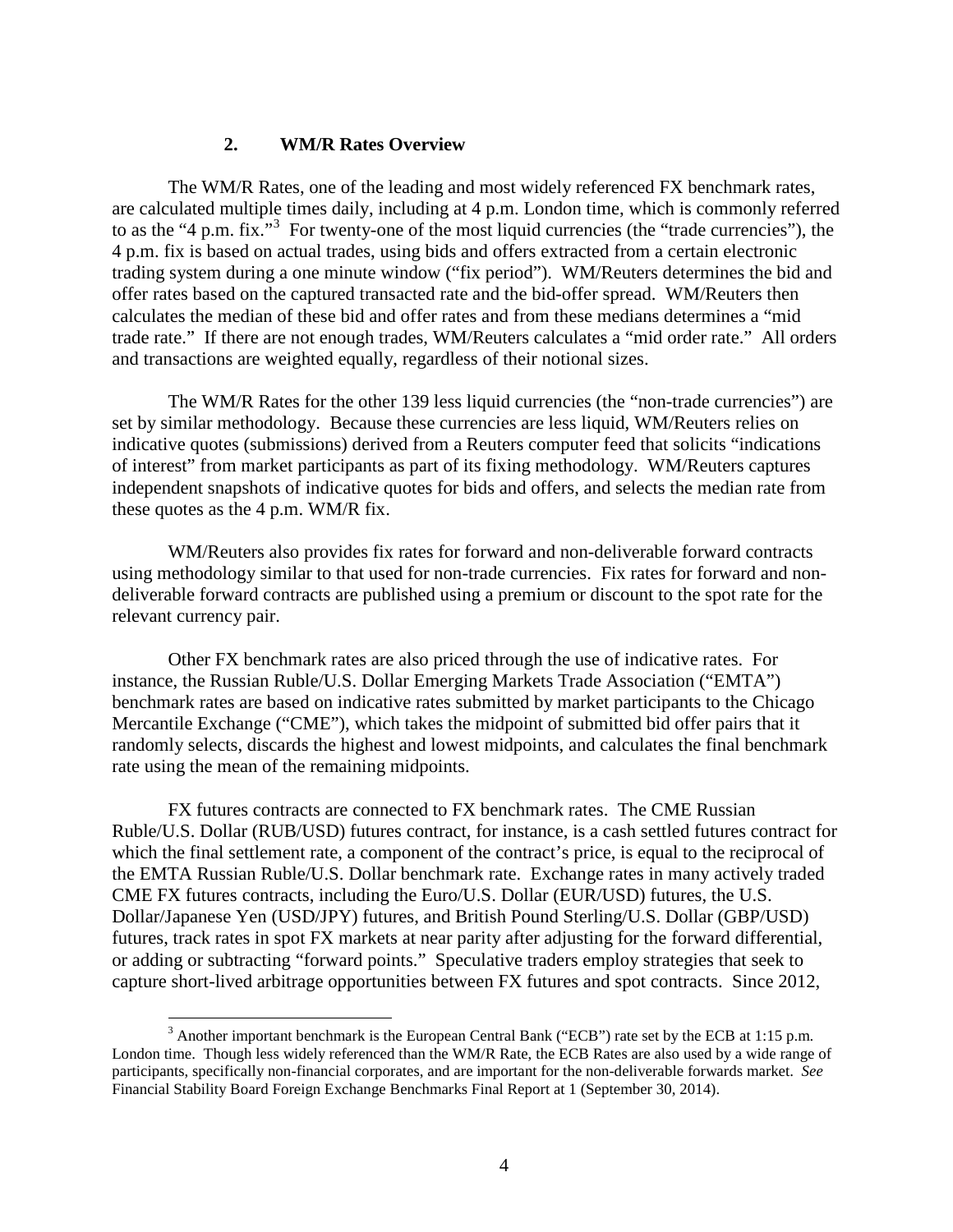the CME provides clearing and other services for cash-settled Over the Counter FX Spot, Forward, Swaps, and Non-Deliverable Forward (NDF) contracts. The contracts cover 26 currency pairs, including EUR/USD, USD/JPY, and GBP/USD, and are cash-settled based on the 4 p.m. WM/R fix.

## **3. HSBC Traders' Attempts to Manipulate Foreign Exchange Market Benchmark Rates**

In late 2008, following the financial crisis, liquidity and volume in the FX market increased as many financial institutions and other market participants sought to exchange currencies. The increase in volume and liquidity allowed HSBC FX traders and traders at other banks to take advantage of this trading opportunity, specifically during the FX benchmark rate fixing periods.

During the Relevant Period, certain FX traders on HSBC's London G10 FX trading desk had and/or developed relationships with certain FX traders at other banks, and they increasingly used private chat rooms to communicate and share information with each other. Certain FX traders at HSBC routinely participated in the chat rooms. Often, these FX traders had multiple chat rooms open simultaneously on their trading terminals, and within a chat, the traders often focused on a particular currency pair. Being a member of certain chat rooms was sometimes exclusive and by invitation only.

These chat rooms were the vehicles through which certain HSBC FX traders, primarily on the London G10 FX trading desk, and traders at other banks sought to benefit their own trading positions by jointly attempting to manipulate certain FX benchmark rates, including the 4 p.m. WM/R fix. Certain chat room participants used code words to evade detection by their banks' compliance monitoring systems.

At times, during the Relevant Period, in their attempts to manipulate certain FX benchmark rates, principally the WM/R Rates (up or down), HSBC FX traders exchanged the size and direction of the Bank's net orders with FX traders at other banks and used this information to attempt to coordinate trading strategies. The traders then used this information to enable one or more traders to attempt to manipulate the FX benchmark rates, particularly the 4 p.m. WM/R fix, prior to and during the relevant fixing period. This conduct at HSBC involved principally two traderson HSBC's London G10 FX trading desk.

For example, in one of the chat rooms, if a trader determined that he had fix orders in the opposite direction to the chat room group's overall net fixing position as they approached the fixing window, that trader may have transacted before the fix period with traders outside the private chat room, a practice known by market participants as "netting off," rather than transact with other traders within the chat room.<sup>[4](#page-4-0)</sup> In certain cases, the goal of this trading strategy was to maintain the volume of orders held by chat room members in the direction favored by the

<span id="page-4-0"></span><sup>&</sup>lt;sup>4</sup> The Commission does not consider that the netting off of orders (or the decision not to net off) ahead of fixes is inappropriate in all circumstances.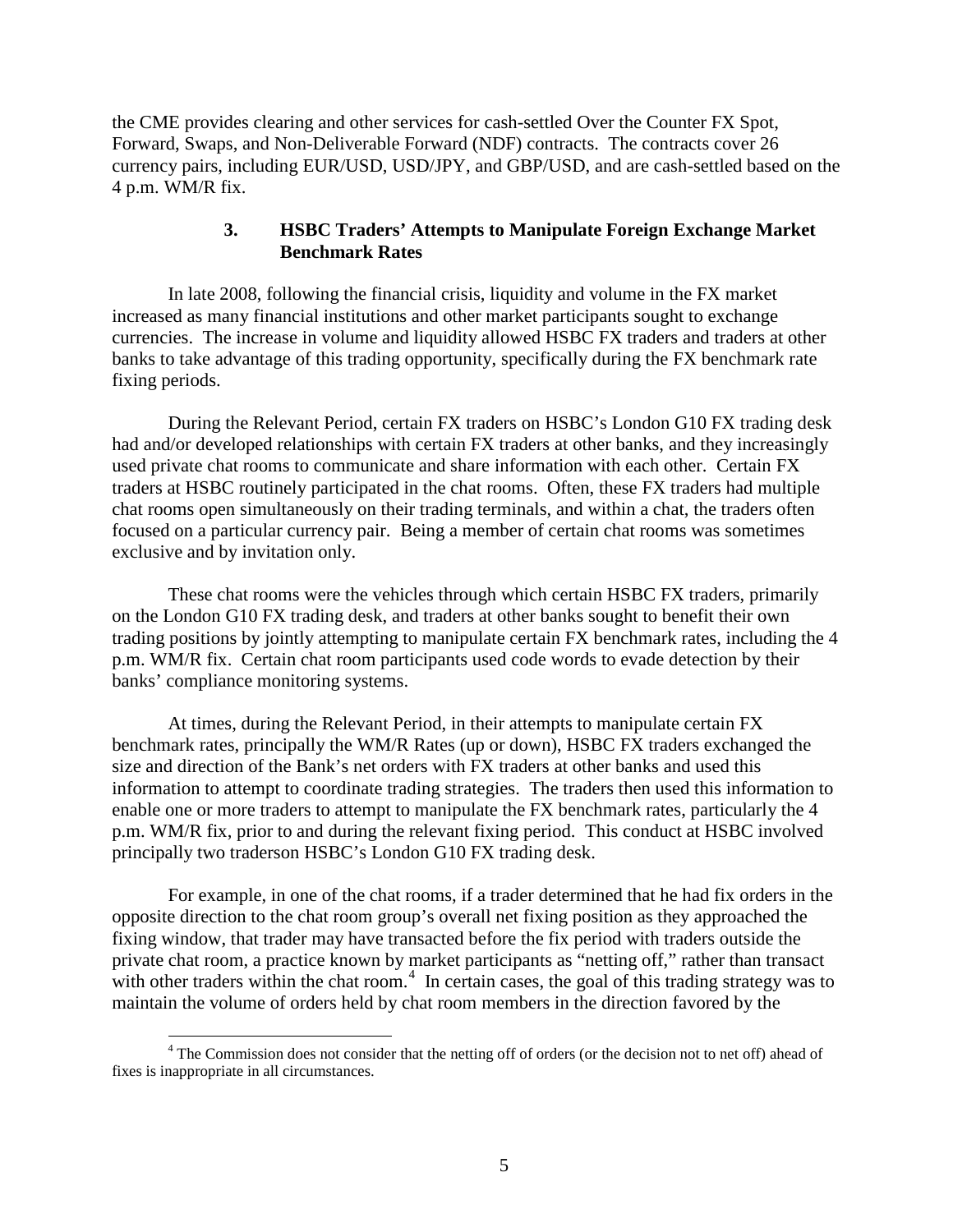majority of the private chat room members and limit orders being executed in the opposite direction during the fix window.

If traders in the chat room had net orders in the same direction as what they desired the rate movement at the fix to be, then the traders would at times either (1) match off these orders with traders outside of the chat room in an attempt to reduce the volume of orders in the opposite direction transacted during the fix period; (2) transfer their orders to a single trader within the chat room who could then execute a single order during the fix period; or (3) transact with traders outside of the chat room to increase the volume traded by chat room members during the fix window in the direction favored by the private chat room traders. At times, traders also increased the volume traded by them at the fix in the direction favored by the chat room traders in excess of the volume necessary to manage the risk associated with their bank's net buy or sell orders at the fix. At times, these actions were undertaken in order to attempt to manipulate the benchmark rate set during the fix period.

For example, on one day during the Relevant Period, in a chat room<sup>[5](#page-5-0)</sup> in which a trader on HSBC's London G10 FX trading desk ("HSBC Trader") and three traders at other banks or investment firms participated, the traders engaged in the following series of chats:

At 2:50 pm, the HSBC trader and a trader at Bank W disclose in the chat room that they are net sellers ("lhs") in cable:<sup>[6](#page-5-1)</sup>

| Bank W Trader 1:      | $2:50:21$ pm:          | early days but im a seller<br>cable at fix |
|-----------------------|------------------------|--------------------------------------------|
|                       |                        | $\left[\ldots\right]$                      |
| Bank S Trader:        | $3:11:43$ pm:          | here also                                  |
| Bank R Trader:        | $3:24:50 \text{ pm}$   | u got much to do in fix [Bank]             |
|                       |                        | Trader W]                                  |
| Bank W Trader 1:      | $3:25:07$ pm:          | im seller 130 cable that it                |
|                       |                        | $[\ldots]$                                 |
| Bank W Trader 1:      | $3:28:02 \text{ pm}$   | hopefulyl a fe wmore get                   |
|                       |                        | same way and we can team                   |
|                       |                        | whack it                                   |
| <b>Bank R Trader:</b> | $3:28:17$ pm:          | ill do some digging                        |
|                       |                        | $[\ldots]$                                 |
| Bank W Trader 1:      | $3:36:13 \text{ pm}$ : | im seller 170 gbp atmofix                  |
| <b>Bank R Trader:</b> | $3:36:26 \text{ pm}$   | we sellers of 40                           |
|                       |                        |                                            |

<span id="page-5-0"></span> <sup>5</sup>  ${}^{5}$ The communications quoted in this Order contain shorthand trader language and many typographical errors. The shorthand and errors are explained in brackets within the quotations only when deemed necessary to assist with understanding the discussion.

<span id="page-5-1"></span> $6$  The GBP/USD currency pairing is routinely referred to by traders as "cable." When a FX trader has orders to sell GBP, it is often referred to as being on the left-hand side or "lhs" (*i.e*., GBP is listed on the left hand side of the GBP/USD currency pair). If a FX trader references right hand side or "rhs," it indicates that the FX trader is a buyer of GBP (seller of USD) (*i.e*., USD is listed on the right hand side of the GBP/USD currency pair).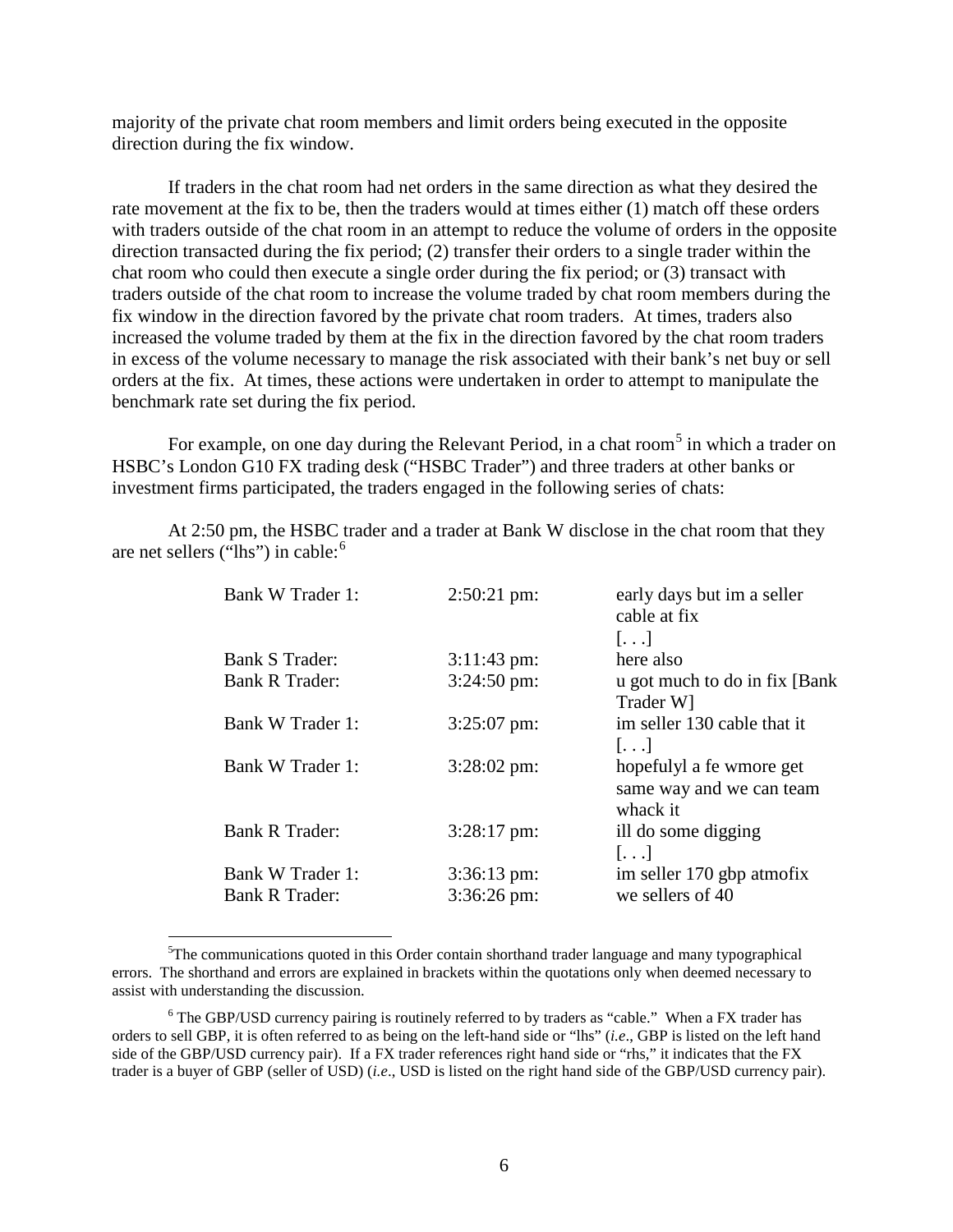| <b>HSBC Trader:</b> | $3:38:26 \text{ pm}$ : | lhs in cable at the fix |
|---------------------|------------------------|-------------------------|
| <b>HSBC Trader:</b> | $3:38:29 \text{ pm}$ : | good amount             |

As the 4 p.m. fix period closes, the participants in the chat room made the following statements:

| Bank R Trader:      | $4:00:35$ pm:        | well done gents       |
|---------------------|----------------------|-----------------------|
| Bank W Trader 1:    | $4:01:56 \text{ pm}$ | hooray nice team work |
| <b>HSBC</b> Trader: | $4:02:22$ pm:        | nice one mate         |

Simultaneously, in a separate, private chat room prior to the close of the fix period, HSBC Trader informs Bank W Trader 2 at 3:25 pm that he should buy cable at the fix. Shortly thereafter, HSBC Trader tells Bank W Trader 2 that he has a net sell order of approximately 400 million cable at the fix, and Bank W Trader 2 says he is a seller of 150 million cable at the fix:

| <b>HSBC</b> Trader: | $3:25:19$ pm:        | get lumpy cable at the fix ok |
|---------------------|----------------------|-------------------------------|
| Bank W Trader 2:    | 3:25:32 pm:          | ta mate                       |
| Bank W Trader 2:    | 3:25:35 pm:          | 150 here                      |
| <b>HSBC</b> Trader: | $3:25:46 \text{ pm}$ | 400 odd here                  |
| <b>HSBC</b> Trader: | $3:25:50 \text{ pm}$ | lets go                       |
| Bank W Trader 2:    | $3:26:00 \text{ pm}$ | yeah baby                     |
| <b>HSBC</b> Trader: | $3:26:03$ pm:        | [Bank W Trader 1] is too      |
|                     |                      | $[\ldots]$                    |
| Bank W Trader 2:    | $3:27:00 \text{ pm}$ | sry thats the [Bank W] flow   |
| Bank W Trader 2:    | $3:27:23$ pm:        | [Bank W Trader 1] gets 150    |
| <b>HSBC</b> Trader: | $3:28:26$ pm:        | so its 150 all day wiht you   |
|                     |                      | guys?                         |
|                     |                      | $[\ldots]$                    |
| Bank W Trader 2:    | $3:36:34$ p.m.:      | 170 here                      |
|                     |                      |                               |

As the 4 p.m. fix period closes, HSBC Trader and the other participants in the chat room made the following statements:

| <b>Bank W Trader 2:</b> | $4:01:03$ pm:   | nice job mate         |
|-------------------------|-----------------|-----------------------|
| <b>HSBC</b> Trader:     | 4:03:34 p.m.:   | haha                  |
| <b>HSBC</b> Trader:     | $4:03:40$ pm:   | i sold a lot up there |
| <b>HSBC</b> Trader:     | $4:03:46$ pm:   | and over sold by 100  |
| <b>HSBC</b> Trader:     | $4:03:48$ pm:   | hahaha                |
|                         |                 | $[\ldots]$            |
| <b>Bank W Trader 2:</b> | $4:04:06$ pm:   | sweet nice job        |
|                         |                 | $[\ldots]$            |
| <b>Bank W Trader 2:</b> | $4:05:04$ p.m.: | bravo                 |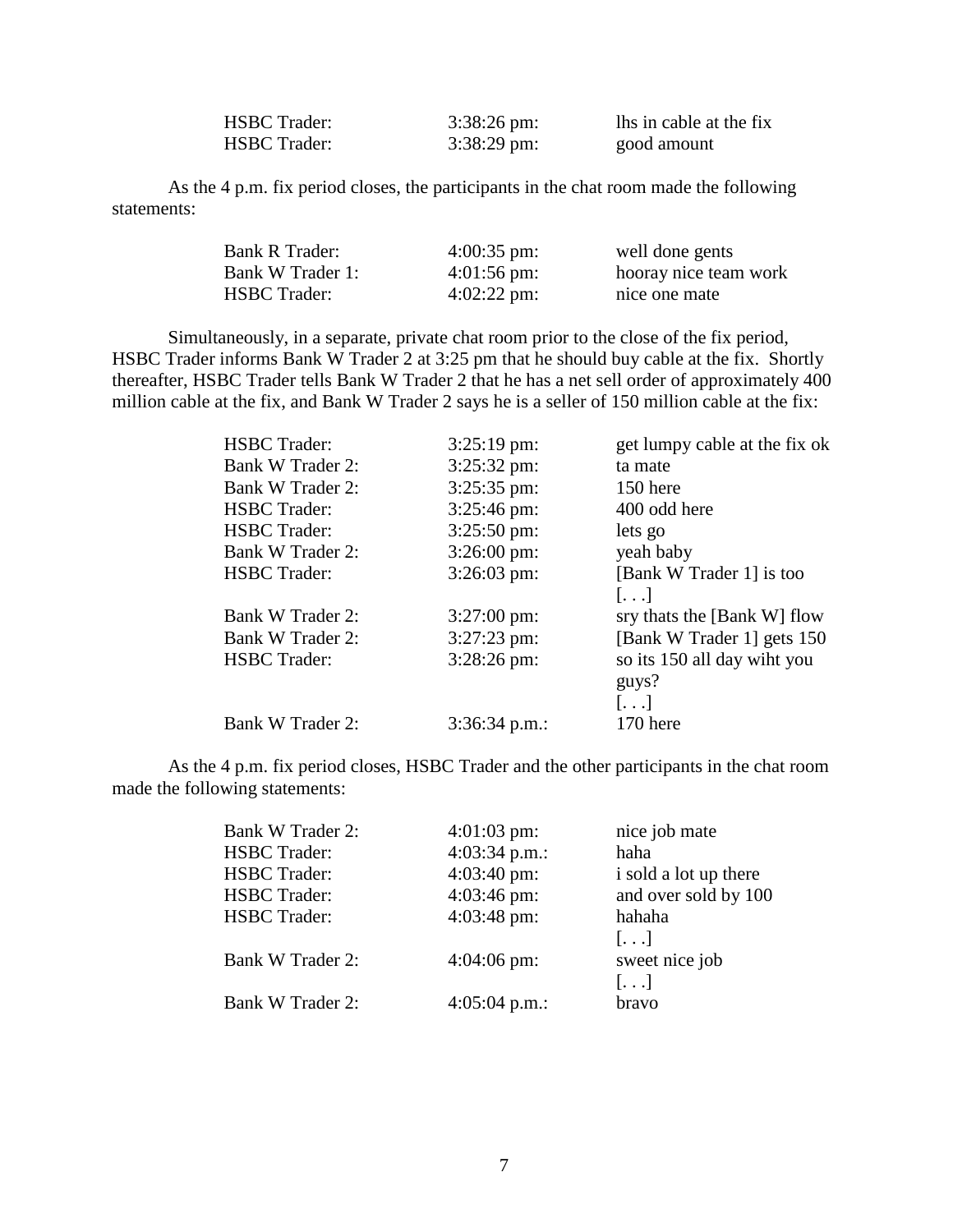At the same time, HSBC Trader discloses he is selling at the fix in yet another private chat with a trader at Bank V prior to the close of the fix period, at 3:28 pm:

| <b>HSBC</b> Trader:   | 3:28:45 pm:            | lhs in about 300 quid cable    |
|-----------------------|------------------------|--------------------------------|
|                       |                        | for the fix                    |
| Bank V Trader:        | $3:28:54$ p.m.:        | sweet                          |
| <b>HSBC</b> Trader:   | 3:29:42 pm:            | can you do some digging and    |
|                       |                        | see if anyoine is that way     |
| Bank V Trader:        | $3:29:52 \text{ pm}$   | ofcourse mate                  |
| <b>Bank V Trader:</b> | $3:34:49$ pm:          | im getting 83 at mom mate      |
| <b>HSBC</b> Trader:   | $3:34:56 \text{ pm}$ : | nice                           |
|                       |                        | $[\ldots]$                     |
| <b>Bank V Trader:</b> | $3:37:38 \text{ pm}$ : | someone tells a guy here he is |
|                       |                        | getting 170 cble at fix        |
| <b>Bank V Trader:</b> | $3:43:28 \text{ pm}$ : | see that [HSBC Trader]         |
| <b>HSBC</b> Trader:   | $3:43:57$ pm:          | thx                            |
|                       |                        |                                |

As the 4 p.m. fix period ends, Bank V Trader and HSBC Trader continue:

| Bank V Trader:        | $4:00:51$ pm:          | have that my son      |
|-----------------------|------------------------|-----------------------|
| Bank V Trader:        | $4:00:52 \text{ pm}$ : | hahga                 |
| Bank V Trader:        | $4:00:56$ pm:          | v nice mate           |
| <b>HSBC</b> Trader:   | $4:04:53$ pm:          | that worked nice mate |
| <b>Bank V Trader:</b> | 4:05:44 p.m.:          | big time mate.        |

In a fourth chat room, HSBC Trader discloses his position with traders at other banks prior to the close of the fix period. The traders starting at 3:36 pm share information about the size and direction of the net orders at the fix period:

| Bank W Trader 2:      | $3:36:18 \text{ pm}$ : | see first seller now                                                  |
|-----------------------|------------------------|-----------------------------------------------------------------------|
| <b>Bank Z Trader:</b> | $3:36:48$ pm:          | you gettingt betty <sup>7</sup> on the<br>mumble still [Bank W Trader |
|                       |                        | 21?                                                                   |
| Bank Z Trader:        | $3:36:51 \text{ pm}$ : | we have nowt                                                          |
| Bank W Trader 2:      | $3:36:56 \text{ pm}$ : | yep                                                                   |
| Bank W Trader 2:      | $3:36:59$ pm:          | 170                                                                   |
| Bank Z Trader:        | $3:37:05$ pm:          | ta                                                                    |
| Bank Z Trader:        | $3:37:21 \text{ pm}$ : | get it up to $60/70$ then bash                                        |
|                       |                        | the fck out of it                                                     |
| <b>HSBC</b> Trader:   | $3:38:26 \text{ pm}$   | lhs in cable at the fix                                               |
| <b>HSBC</b> Trader:   | $3:38:29$ pm:          | good amount                                                           |
| Bank Z Trader:        | 3:38:35 pm:            | ta                                                                    |
|                       |                        | $\left  \ldots \right $                                               |

<span id="page-7-0"></span><sup>&</sup>lt;sup>7</sup> Like the term "cable", "betty" is also a shorthand name for British Pound Sterling used by some FX traders.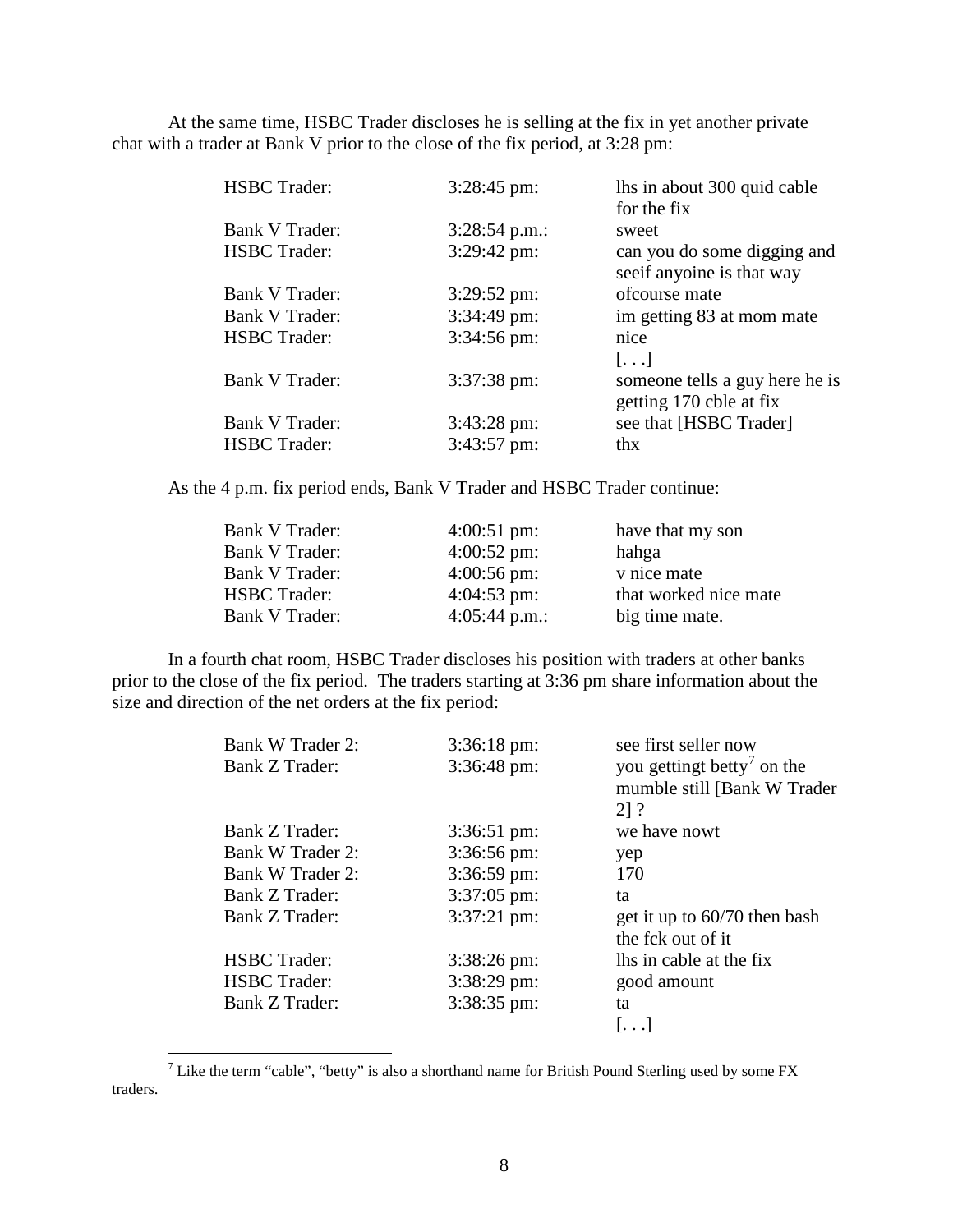$4:00:28$  pm: nice work gents

While participating in the four separate chat rooms referenced above, at 3:38 pm, HSBC Trader simultaneously commented in three additional chat rooms in which traders from Bank V, Bank W, and Bank N also participated in, that he was "lhs in cable at the fix" and "good amount."

Commencing at 3:43 pm, in another private chat, Bank W Trader 1 told HSBC Trader that another firm, which was not a participant in the chat room, was "building" in the opposite direction to them and would be buying at the fix. At 3:43 pm, Bank W Trader 1 then reported that he has taken action to net off against this order, which would be in the opposite direction at the fix than Bank W Trader 1's and HSBC Trader's positions:

| Bank W Trader 1:    | $3:43:52 \text{ pm}$ : | right ive taken him out                            |
|---------------------|------------------------|----------------------------------------------------|
| Bank W Trader 1:    | $3:43:58 \text{ pm}$ : | he paid me for 186                                 |
| <b>HSBC</b> Trader: | $3:44:09$ pm:          | ok thx                                             |
| Bank W Trader 1:    | $3:44:15 \text{ pm}$ : | so shud have giot rid of main<br>buyer for u       |
| Bank W Trader 1:    | $3:44:58 \text{ pm}$ : | im stilla seller of 90                             |
| Bank W Trader 1:    | $3:45:06 \text{ pm}$   | gives us a chance and ive<br>paid a load of bro ha |
| Bank W Trader 1:    | $4:05:03 \text{ pm}$   | yeah babyxx                                        |
| Bank W Trader 1:    | $4:05:11 \text{ pm}$   | [HSBC Trader] [Bank W                              |
|                     |                        | Trader 1] combo boom                               |
| <b>HSBC</b> Trader: | $4:05:22 \text{ pm}$   | loved that mate                                    |
| <b>HSBC</b> Trader: | $4:05:26 \text{ pm}$   | worked lovely                                      |
| <b>HSBC</b> Trader: | $4:05:34 \text{ pm}$ : | pity we couldn't get it below<br>the $00$          |

In another chat room, HSBC Trader and a different trader at Bank W discuss unloading positions just prior to the fix period commencing at 3:54 p.m.:

| Bank W Trader 3:    | $3:54:32 \text{ pm}$ : | can u let me know when are  |
|---------------------|------------------------|-----------------------------|
|                     |                        | down to your last tenner    |
| <b>HSBC</b> Trader: | $3:55:02 \text{ pm}$   | ok                          |
| <b>HSBC</b> Trader: | $3:55:10 \text{ pm}$   | i'm down to my last tenner  |
| Bank W Trader 3:    | $3:55:17$ pm:          | ok ta                       |
| Bank W Trader 3:    | 3:55:41 pm:            | just sold some more         |
| <b>HSBC</b> Trader: | $3:55:49$ pm:          | hahaha                      |
| Bank W Trader 3:    | $3:55:51 \text{ pm}$ : | hehehe                      |
| Bank W Trader 3:    | $4:00:57$ pm:          | nice on [e] son             |
| <b>HSBC</b> Trader: | $4:03:15$ pm:          | learnt from a good fella    |
| Bank W Trader 3:    | $4:15:43 \text{ pm}$ : | there u go                  |
| Bank W Trader 3:    | $4:16:48 \text{ pm}$ : | go early, move it, hold it, |
|                     |                        | push it                     |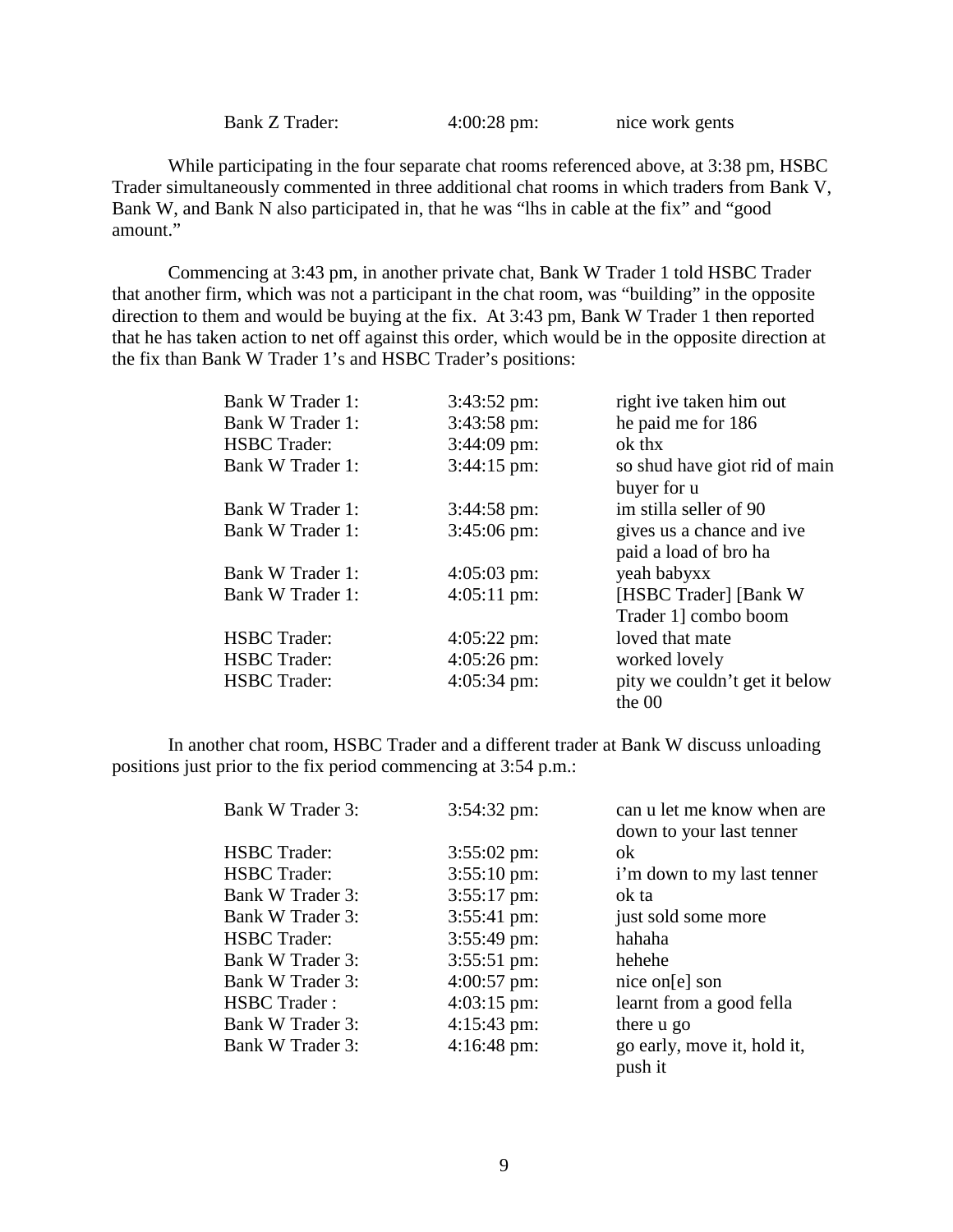HSBC Trader's practice of communicating confidential information (*i.e.*, size and direction of orders) and similar information soliciting and directing banks to follow suit during the fix period, in an effort to benefit his trading positions by jointly attempting to manipulate benchmark exchange rates, continued on various days in 2011 and 2012 until he left HSBC in mid-2012.

In addition to HSBC Trader, at least one other HSBC FX trader received or disseminated information in chat rooms which involved confidential size and direction orders and used this information to attempt to manipulate benchmark exchange rate. For example, one day during the Relevant Period, this HSBC FX trader accumulated orders from another trader and through brokers to sell a large volume during the fix period in order to have more influence over the benchmark exchange rate.

### **4. Respondent Lacked Adequate Internal Controls**

During the Relevant Period, HSBC failed to adequately assess the risks associated with its FX traders participating in the fixing of certain FX benchmark rates. HSBC also lacked adequate internal controls in order to prevent its FX traders from engaging in improper communications with certain FX traders at other banks. HSBC lacked sufficient policies, procedures, and training specifically governing participation in trading around the FX benchmarks rates and had inadequate policies pertaining to, or insufficient oversight of, its FX traders' use of chat rooms or other electronic messaging.

After the Relevant Period, in December 2012, HSBC banned multi-bank chat rooms for its FX personnel. In mid-2013, HSBC commenced an internal investigation of possible misconduct by its FX traders relating to foreign exchange benchmarks. HSBC has undertaken certain remedial measures to improve its internal controls.

#### **IV.**

#### **LEGAL DISCUSSION**

## **A. Respondent, Through the Acts of Traders, Attempted to Manipulate FX Benchmark Rates**

Together, Sections 6(c),  ${}^{8}$  ${}^{8}$  ${}^{8}$  6(d), and 9(a)(2) of the Act prohibit acts of attempted manipulation. 7 U.S.C.  $\S$ , 9, 13b and 13(a)(2) (2012). Section 9(a)(2) of the Act makes it unlawful for "[a]ny person to . . . attempt to manipulate the price of any commodity in interstate commerce, or for future delivery on or subject to the rules of any registered entity . . . ." 7 U.S.C. § 13(a)(2) (2012). Sections 6(c) and 6(d) of the Act authorize the Commission to serve a complaint and provide for the imposition of, among other things, civil monetary penalties and cease and desist orders if the Commission "has reason to believe that any person" has attempted

<span id="page-9-0"></span> $8$  Section 6(c) was amended effective August 15, 2011. For conduct occurring on or after that date, the relevant is now Section  $6(c)(4)(A)$ , 7 U.S.C. § 9(4)(A) (2012).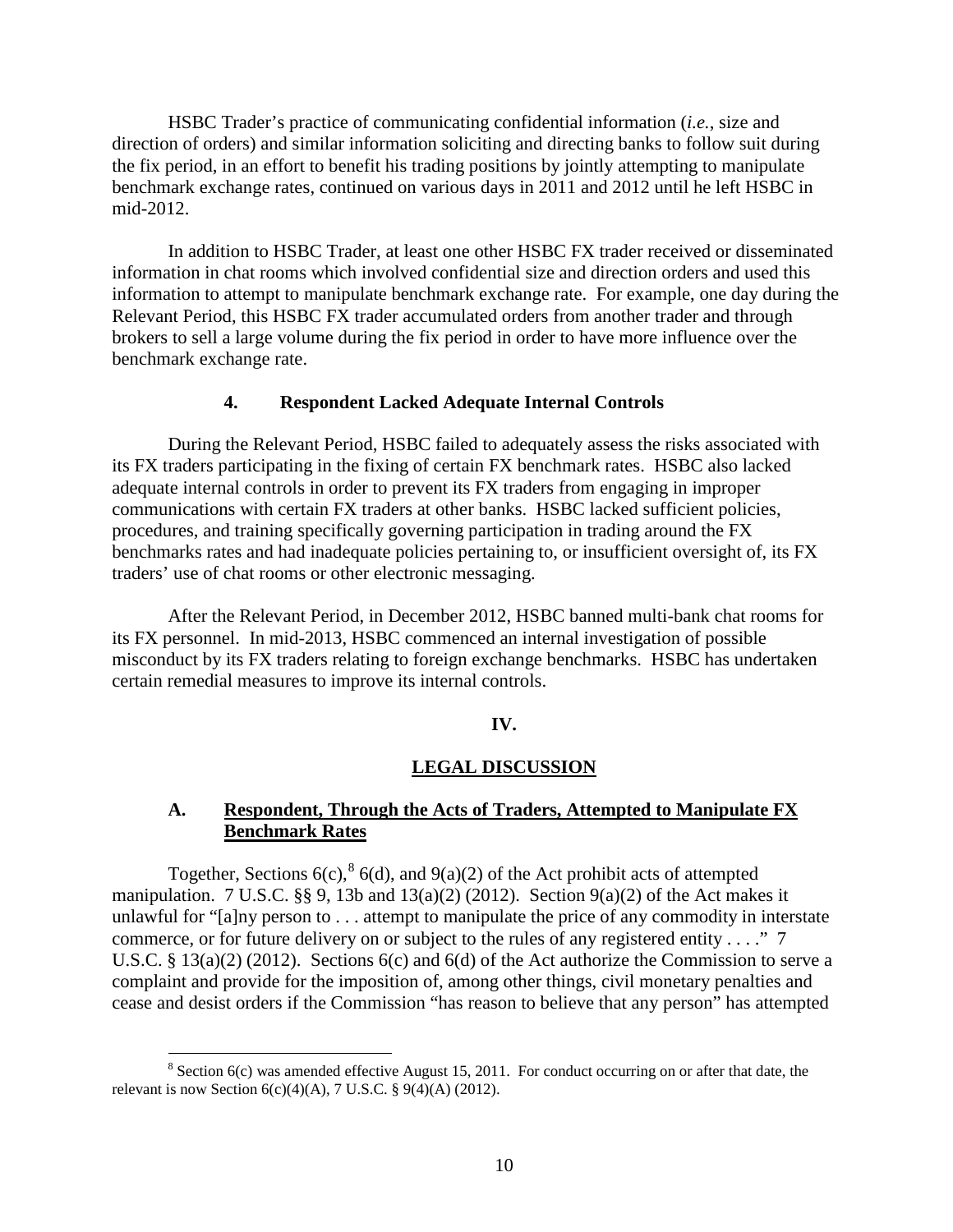to manipulate the market price of any commodity, in interstate commerce, or otherwise is violating or has violated any of the provisions of the Act. 7 U.S.C. §§ 9,13b (2012).

With respect to conduct on or after August 15, 2011, in addition to Sections 6(c), 6(d), and  $9(a)(2)$ , Section  $6(c)(3)$  of the Act prohibits the attempted manipulation of the price of any commodity in interstate commerce. 7 U.S.C. § 9(3) (2012). Commission Regulation 180.2, 17 C.F.R. §180.2 (2014), which became effective on August 15, 2011, in relevant part, makes it "unlawful to … directly or indirectly to attempt to manipulate, the price of …any commodity in interstate commerce." Regulation 180.2 codifies Section 6(c)(3).

Two elements are required to prove an attempted manipulation: (1) an intent to affect the market price, and (2) an overt act in furtherance of that intent. *See In re Hohenberg Bros. Co.* [1975-77 Transfer Binder] Comm. Fut. L. Rep. (CCH) ¶ 20,271, at 21,477 (CFTC Feb. 18, 1977); *CFTC v. Bradley*, 408 F. Supp. 2d 1214, 1220 (N.D. Okla. 2005). To prove the intent element of attempted manipulation, it must be shown that HSBC FX traders "acted (or failed to act) with the purpose or conscious object of causing or effecting a price or price trend in the market that did not reflect the legitimate forces of supply and demand." *In re Indiana Farm Bureau Coop. Ass'n*, [1982-1984 Transfer Binder] Comm. Fut. L. Rep. (CCH) ¶ 21,796, at 27,283 (CFTC Dec. 17, 1982). "[W]hile knowledge of relevant market conditions is probative of intent, it is not necessary to prove that the accused knew to any particular degree of certainty that his actions would create an artificial price. It is enough to present evidence from which it may reasonably be inferred that the accused 'consciously desire[d] that result, whatever the likelihood of that result happening from his conduct.*'" Id*. (quoting *U.S. v. U.S. Gypsum Co.*, 438 U.S. 422, 445 (1978)). A profit motive may also be evidence of intent, although profit motive is not a necessary element of an attempted manipulation. *See In re DiPlacido* [2007-2009 Transfer Binder] Comm. Fut. L. Rep. (CCH) ¶ 30,970, at 62,484 (CFTC Nov. 5, 2008) (citing *In re Hohenberg Bros. Co.*, [1975-1977 Transfer Binder] Comm. Fut. L. Rep. (CCH) at 21,478)), *aff'd*, 364 Fed. Appx. 657, No. 08-5559-ag, 2009 WL 3326624 (2d Cir. 2009). It is also not necessary that there be an actual effect on price. *See CFTC v. Amaranth Advisors, L.L.C.,* 554 F. Supp.2d 523, 533 (S.D.N.Y. 2008).

Here, as evidenced by the foregoing, HSBC engaged in acts of attempted manipulation in violation of Sections 6(c), 6(d) and 9(a)(2) of the Act, 7 U.S.C. §§ 9, 13b and 13(a)(2) (2012). Additionally, with respect to conduct occurring on or after August 15, 2011, HSBC engaged in acts of attempted manipulation in violation of Section  $6(c)(3)$ , 7 U.S.C. § 9(3)(2012), and Regulation 180.2, 17 C.F.R. § 180.2 (2014).

## **B. Respondent Aided and Abetted the Attempts of Traders at Other Banks to Manipulate FX Benchmark Rates**

Pursuant to Section 13(a) of the Act, liability as an aider and abettor requires proof that: (1) the Act was violated, (2) the aider and abettor had knowledge of the wrongdoing underlying the violation, and (3) the aider and abettor intentionally assisted the primary wrongdoer. *See* 7 U.S.C. § 13c(a) (2012); *In re Sharokh Nikkhah*, [1999-2000 Transfer Binder] Comm. Fut. L. Rep. (CCH) ¶ 28,129, at 49,888 n.28 (CFTC May 12, 2000). Although actual knowledge of the primary wrongdoer's conduct is required, knowledge of the unlawfulness of such conduct is not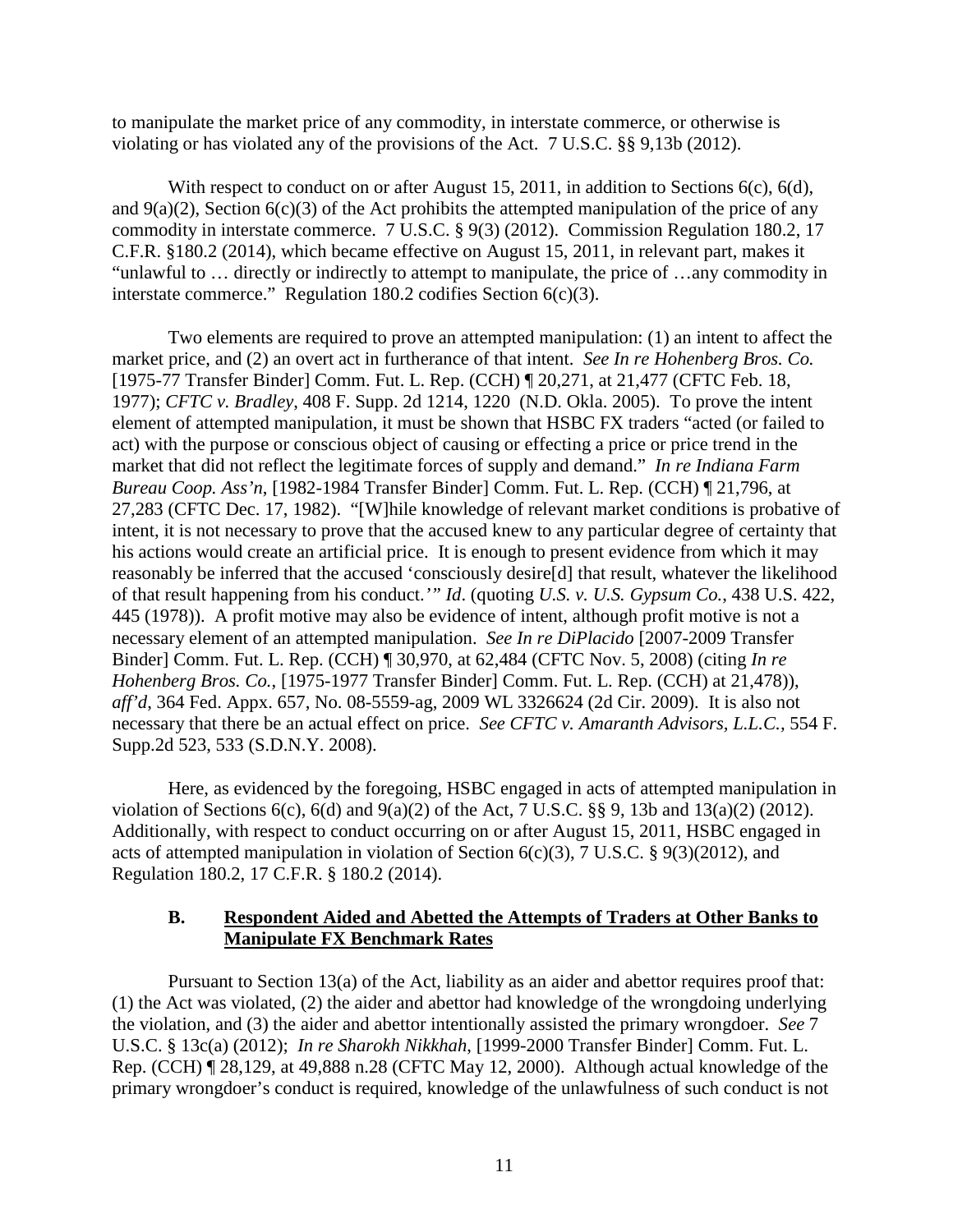necessarily required to be demonstrated. *See In re Lincolnwood Commodities, Inc.*, [1982-1984 Transfer Binder] Comm. Fut. L. Rep. (CCH) ¶ 21,986, at 28,255 (CFTC Jan. 31, 1984). Knowing assistance can be inferred from the surrounding facts and circumstances. *Id*. *See also In re Buckwalter*, [1990-1992 Transfer Binder] Comm. Fut. L. Rep. (CCH) ¶ 24,995, at 37,686 (CFTC Jan. 25, 1991).

Here, as evidenced by the foregoing, FX traders at other banks attempted to manipulate the WM/R and other FX benchmark rates in violation of Sections 6(c), 6(d), and 9(a)(2) of the Act, 7 U.S.C. §§ 9, 13b and 13(a)(2) (2012). Additionally, with respect to conduct occurring on or after August 15, 2011 FX traders at other banks violated Section 6(c)(3) of the Act, 7 U.S.C. § 9(3), and Regulation 180.2, 17 C.F.R. § 180.2 (2014). As evidenced above, HSBC, through the acts of certain of its FX traders, aided and abetted the attempts of traders at other banks to manipulate the FX benchmark rates in violation of the Act.

## **C. Respondent Is Liable for the Acts of its Agents**

Section 2(a)(1)(B) of the Act, 7 U.S.C. § 2(a)(1)(B) (2012), and Regulation 1.2, 17 C.F.R. § 1.2 (2014), provide that "[t]he act, omission, or failure of any official, agent or other person acting for any individual, association, partnership, corporation, or trust within the scope of his employment or office shall be deemed the act, omission, or failure of such individual, association, partnership, corporation or trust[.]" Pursuant to Section  $2(a)(1)(B)$  of the Act and Commission Regulation 1.2, strict liability is imposed on principals for the actions of their agents. *See, e.g., Rosenthal & Co. v. CFTC,* 802 F.2d 963, 966 (7th Cir. 1986); *Dohmen-Ramirez & Wellington Advisory, Inc. v. CFTC*, 837 F.2d 847, 857-58 (9th Cir. 1988).

HSBC is liable for the acts, omissions and failures of its traders who acted as its employees and/or agents in the conduct described above. Accordingly, HSBC violated Sections 6(c), 6(d) and 9(a)(2), 7 U.S.C. §§ 9, 13b and 13(a)(2)(2012), by engaging in attempted manipulation and aiding and abetting attempted manipulation. Additionally, with respect to conduct occurring on or after August 15, 2011, HSBC is liable for violating Section 6(c)(3), 7 U.S.C. § 9(c)(3), 13(a)(2) (2012) and Regulation 180.2, 17 C.F.R. § 180.2 (2014), as set forth above.

## **V.**

## **FINDINGS OF VIOLATIONS**

Based on the foregoing, the Commission finds that Respondent violated Sections 6(c),  $6(d)$  and  $9(a)(2)$  of the Act, 7 U.S.C. §§ 9, 13b and 13(a)(2) (2012), and for conduct occurring on or after August 15, 2011, Section 6(c)(3), 7 U.S.C. § 9(3) and Regulation 180.2, 17 C.F.R. § 180.2 (2014).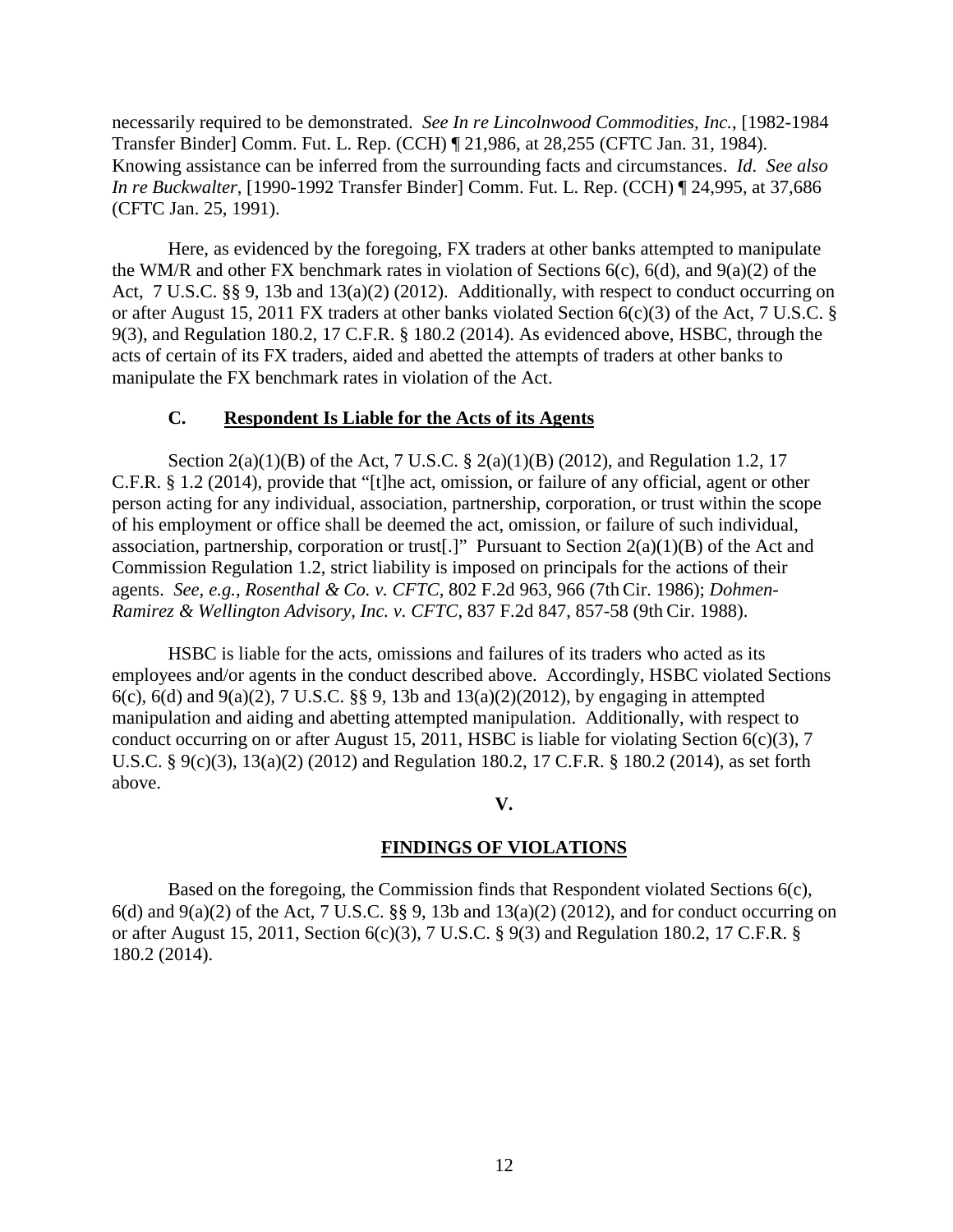#### **VI.**

## **OFFER OF SETTLEMENT**

Respondent, without admitting or denying the findings or conclusions herein, has submitted the Offer in which it:

- A. Acknowledges receipt of service of this Order;
- B. Admits the jurisdiction of the Commission with respect to this Order only and for any action or proceeding brought or authorized by the Commission based on violation of or enforcement of this Order.
- C. Waives:
	- 1. the filing and service of a complaint and notice of hearing;
	- 2. a hearing;
	- 3. all post-hearing procedures;
	- 4. judicial review by any court;
	- 5. any and all objections to the participation by any member of the Commission's staff in the Commission's consideration of the Offer;
	- 6. any and all claims that it may possess under the Equal Access to Justice Act, 5 U.S.C. § 504 (2012) and 28 U.S.C. § 2412 (2012), and/or the rules promulgated by the Commission in conformity therewith, Part 148 of the Commission's Regulations, 17 C.F.R. §§ 148.1-30 (2014), relating to, or arising from, this proceeding;
	- 7. any and all claims that it may possess under the Small Business Regulatory Enforcement Fairness Act of 1996, Pub. L. No. 104-121, §§ 201-253, 110 Stat. 847, 857-868 (1996), as amended by Pub. L. No. 110- 28, § 8302, 121 Stat. 112, 204-205 (2007), relating to, or arising from, this proceeding; and
	- 8. any claims of Double Jeopardy based on the institution of this proceeding or the entry in this proceeding of any order imposing a civil monetary penalty or any other relief;
- D. Stipulates that the record basis on which this Order is entered shall consist solely of the findings contained in this Order to which Respondent has consented in the Offer; and
- E. Consents, solely on the basis of the Offer, to the Commission's entry of this Order that: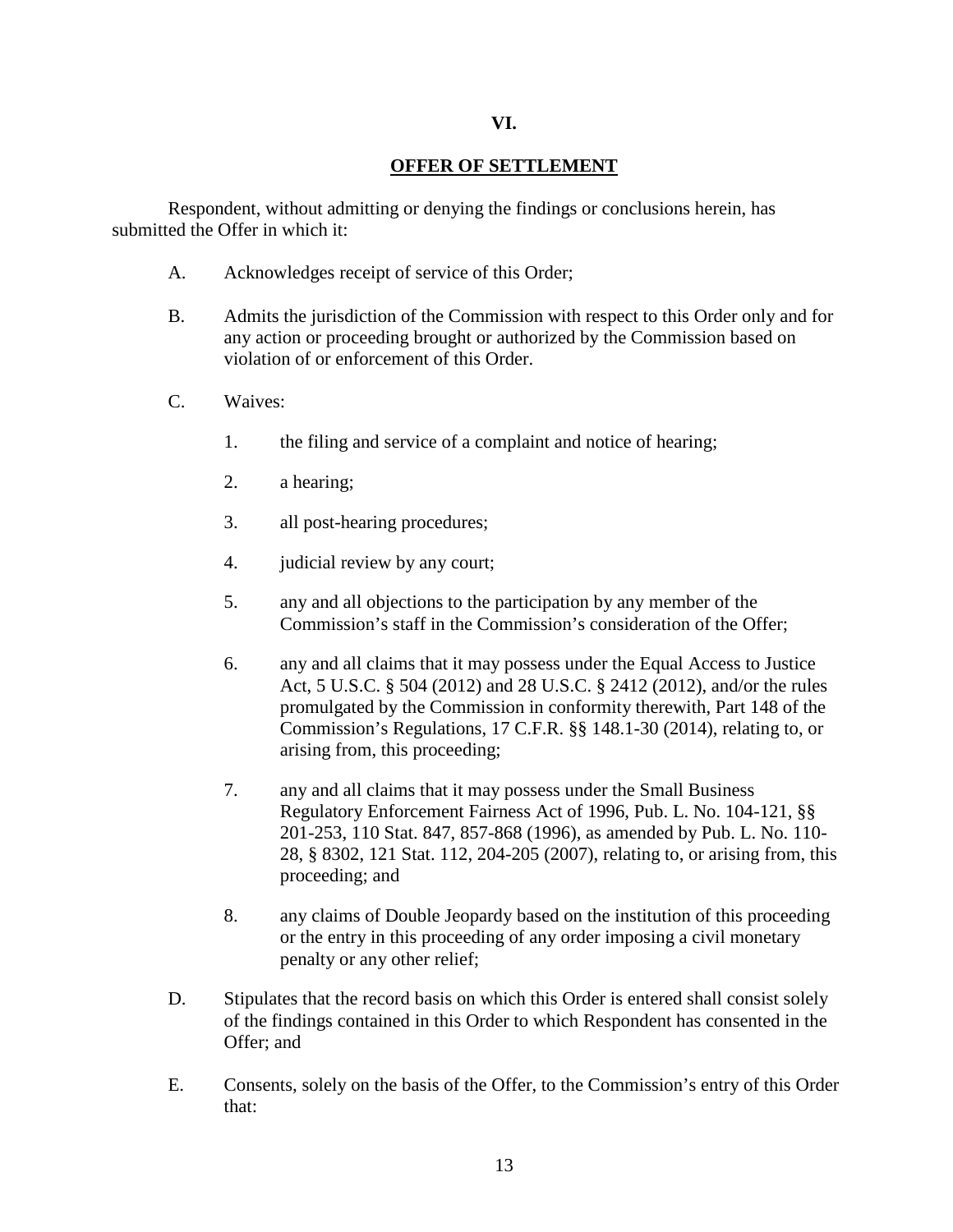- 1. makes findings by the Commission that Respondent violated Sections 6(c), 6(d) and 9(a)(2) of the Act, 7 U.S.C. §§ 9(c), 13b and 13(a)(2) (2012) and for conduct occurring on or after August 15, 2011, Section 6(c)(3), 7 U.S.C. §9 and Regulation 180.2, 17 C.F.R. § 180.2 (2014);
- 2. orders Respondent to cease and desist from violating Sections  $6(c)(3)$  and 9(a)(2) of the Act, 7 U.S.C. §§ 9(3) and 13(a)(2) (2012) and Regulation 180.2, 17 C.F.R. § 180.2 (2014);
- 3. orders Respondent to pay a civil monetary penalty in the amount of \$275,000,000 plus post-judgment interest; and
- 4. orders Respondent and its successors and assigns to comply with the conditions and undertakings consented to in the Offer and as set forth in Part VII of this Order.
- F. Respondent represents that it has already undertaken certain steps intended to make reasonable efforts to ensure the integrity of the FX markets, including the following:
	- 1. Strengthening mandatory training requirements for all FX employees, with a heavy focus on appropriate trading behavior.
	- 2. Implementing new procedures regarding the appropriate use of chat rooms as a form of communication, including by prohibition of nearly all participation by Investment Bank staff in multi-bank chat rooms.
	- 3. Strengthening supervision and surveillance of FX trading desks, including the ongoing introduction of specific trade surveillance systems and enhancements to electronic communication monitoring.
	- 4. HSBC introduced the Benchmark and Reference Rate Setting Policy on 26 June 2012. This policy was designed to create minimum standards for benchmark and reference rate setting activity across the Group, including relating to FX benchmarks.
	- 5. In July 2012 HSBC commenced a global initiative known as the Bench mark Rates Remediation Programme, which involved a multi-month audit to evaluate and de-risk HSBC's participation in all its benchmark rates around the world. The Bank's Remediation Programme established Benchmark Rates Steering Committees ("BRSC") to monitor benchmarks and periodically audit the Bank's participation in benchmarks going forward. Regional BRSC's started to include FX in January 2013 and the Global FX BRSC began meeting in April 2013.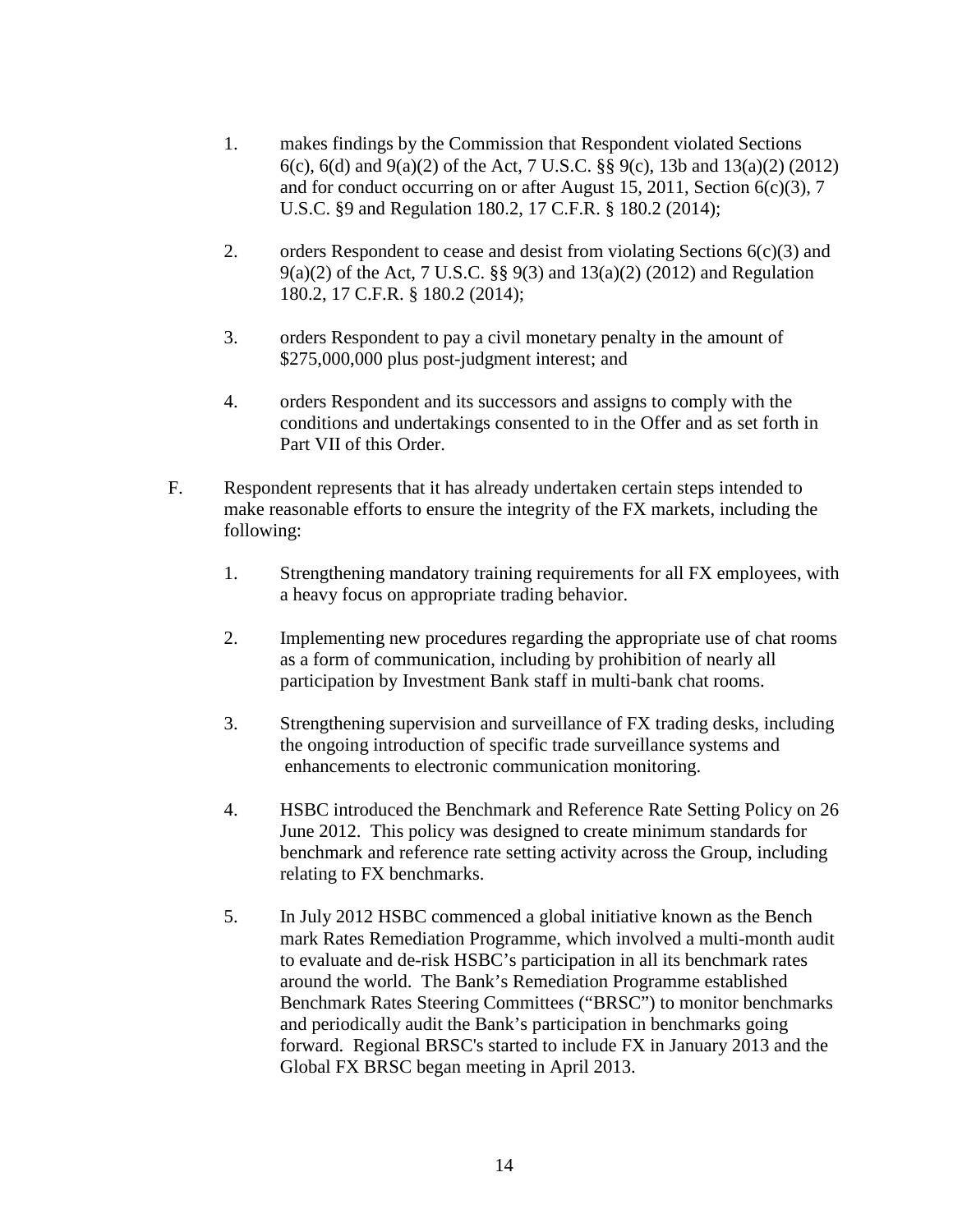- 6. In November 2012, HSBC implemented mandatory, periodic training on benchmark rate setting for all Global Markets staff, including FX.
- 7. In May 2013, HSBC introduced the Benchmark and Reference Review Policy and updated the Benchmark Rate Setting Policy, including the addition of a section on conflict management and control of information procedures.
- 8. Since April 2013, HSBC's FX BRSC has overseen the development of tools to monitor all FX benchmark rates starting with submission-based benchmarks and on 31 July 2014 introduced a transaction-based tool to monitor trading activity around the WM/Reuters fixings. Sign off is performed by Front Office Supervisors with the results monitored by Product Control and reviewed in the monthly BRSC. Any concerns regarding unusual activity relating to the fixing are required to be escalated as appropriate, including potentially to Legal and executive management of HSBC.
- 9. The FX BRSC also established independent product control monitoring for FX transaction-referenced and submission-based benchmarks, to, among other things, detect and deter trading or other conduct potentially intended to manipulate directly or indirectly FX benchmark rates. Sign off is performed by Front Office Supervisors with the results monitored by Product Control and reviewed in the monthly BRSC. Any concerns regarding unusual activity relating to the fixing are required to be escalated as appropriate, including potentially to Legal and executive management of HSBC.
- 10. Since December 2012, HSBC has instituted a multitude of measures to address chat room use.
- 11. Since November 2011, HSBC has utilized an automated electronic surveillance tool to monitor electronic communications, including those of its FX traders. HSBC continuously assesses the reliability of that system in light of on-going market events, including, among other things, updating the system to detect improper communications concerning FX benchmark rates.
- 12. In December 2012, HSBC banned the use of multi-bank chat rooms by its employees in the Global Markets business.
- 13. In 2013, HSBC Compliance and Global FX management gave FX staff further training on inappropriate communications and e-communication standards designed, in part, to deter improper communications concerning FX benchmark rates. Around the same time, HSBC also provided FX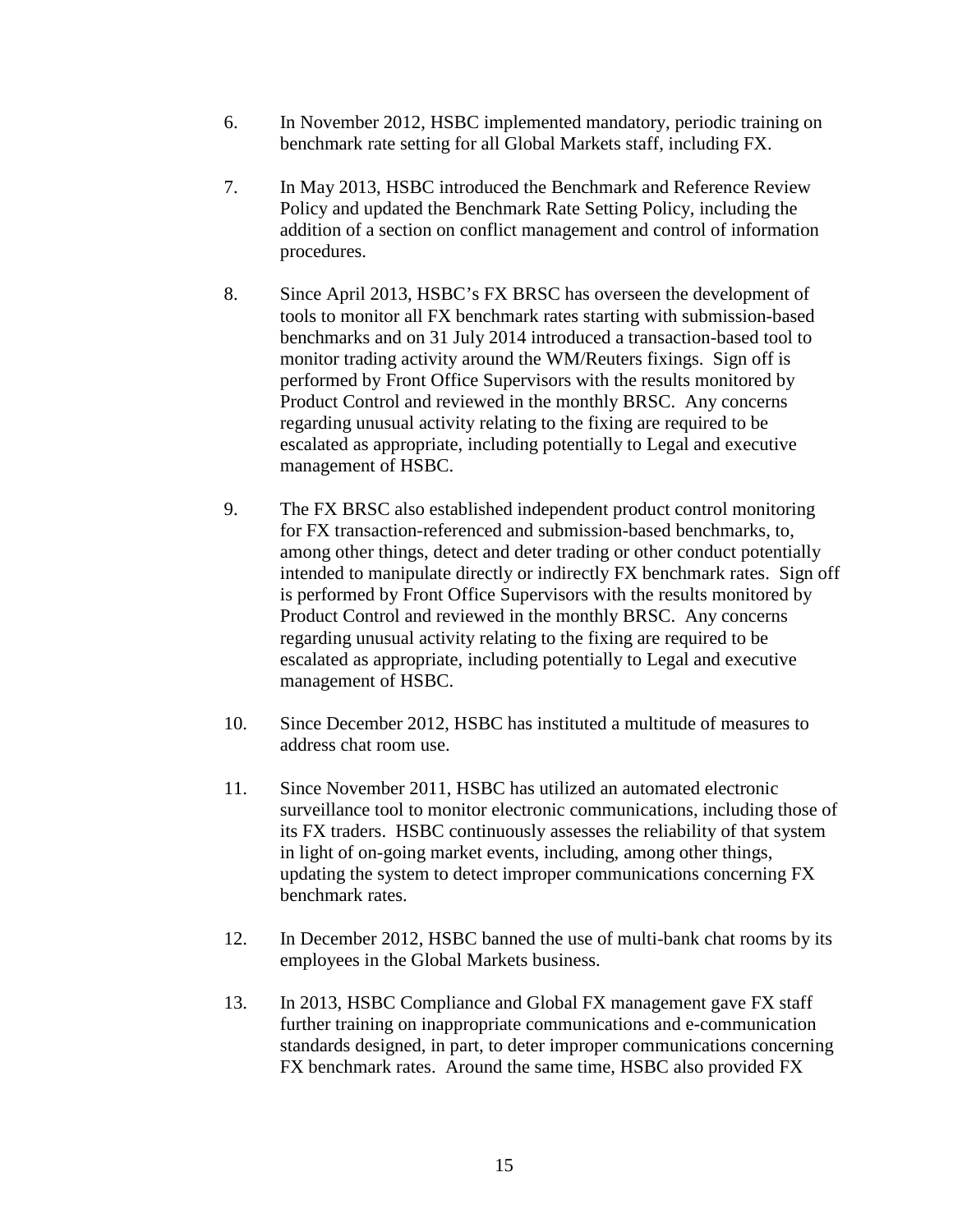management with additional training related to supervision, including supervision of benchmark related trading activity.

- 14. In January 2014, HSBC issued detailed Global Markets Communications Guidelines that covered chat room use by traders, including FX traders.
- 15. HSBC now provides front office supervisors samples of electronic communications to review.
- 16. HSBC has and will continue to periodically review compliance with the chat room policy.

Upon consideration, the Commission has determined to accept the Offer.

## **VII.**

# **ORDER**

# **Accordingly, IT IS HEREBY ORDERED THAT:**

- A. Respondent shall cease and desist from violating Sections 6(c)(3) and 9(a)(2) of the Act, 7 U.S.C. §§ 9(3) and 13(a)(2) (2012) of the Act and Regulation 180.2, 17 C.F.R. § 180.2 (2014).
- B. Respondent shall pay a civil monetary penalty of \$275 Million Dollars (\$275,000,000), within ten (10) days of the date of entry of this Order (the "CMP Obligation"). If the CMP Obligation is not paid in full within ten (10) days of the date of entry of this Order, then post judgment interest shall accrue on the CMP Obligation beginning on the date of entry of this Order and shall be determined by using the Treasury Bill rate prevailing on the date of entry of this Order pursuant to 28 U.S.C. § 1961 (2012). Respondent shall pay the CMP Obligation by electronic funds transfer, U.S. postal money order, certified check, bank cashier's check, or bank money order. If payment is to be made other than by electronic funds transfer, then the payment shall be made payable to the Commodity Futures Trading Commission and sent to the address below:

Commodity Futures Trading Commission Division of Enforcement ATTN: Accounts Receivables --- AMZ 340 E-mail Box: 9-AMC-AMZ-AR-CFTC DOT/FAA/MMAC 6500 S. MacArthur Blvd. Oklahoma City, OK 73169 Telephone: (405) 954-7262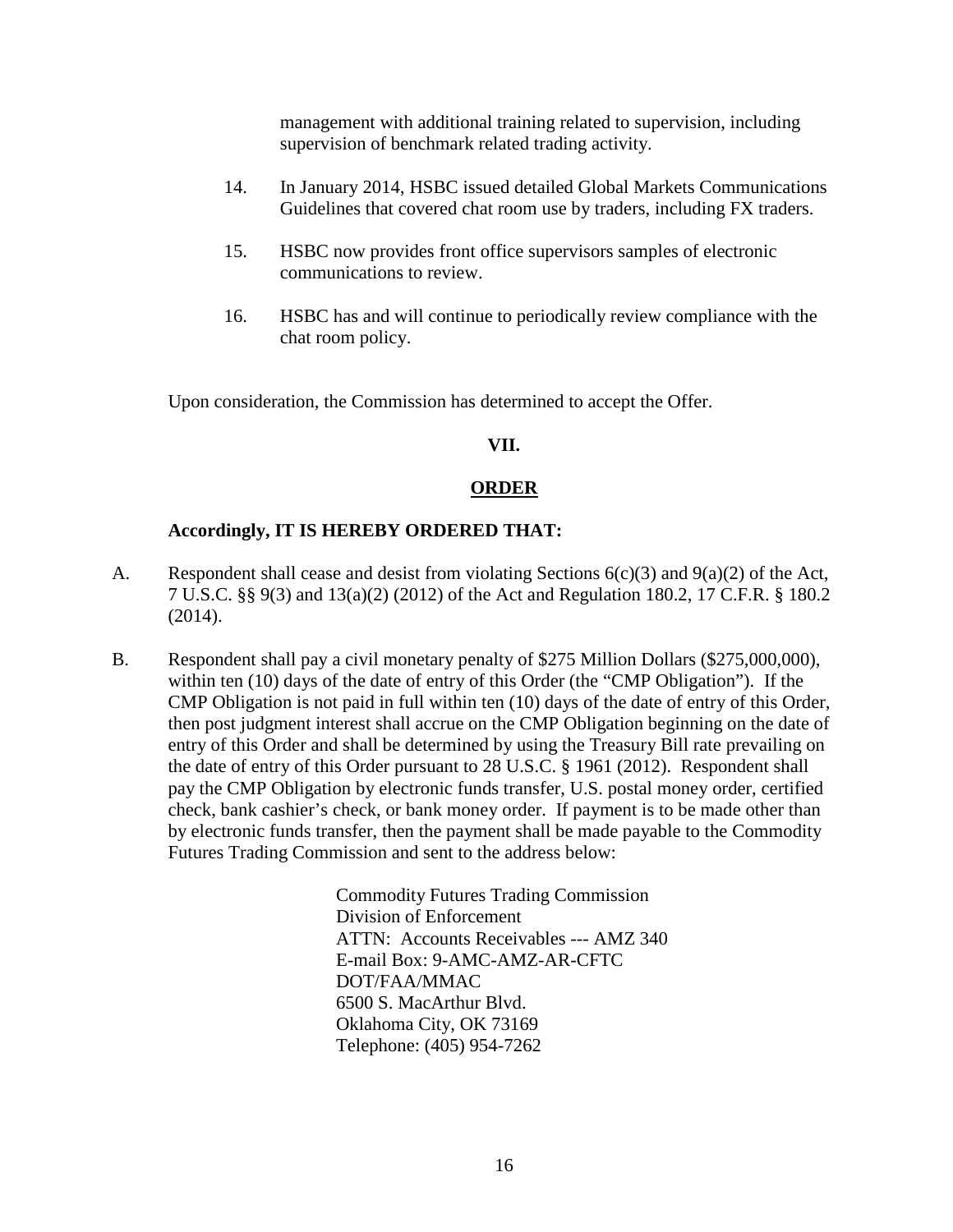If payment is to be made by electronic funds transfer, Respondent shall contact Nikki Gibson or her successor at the above address to receive payment instructions and shall fully comply with those instructions. Respondent shall accompany payment of the CMP Obligation with a cover letter that identifies the Respondent and the name and docket number of this proceeding. The Respondent shall simultaneously transmit copies of the cover letter and the form of payment to the Chief Financial Officer, Commodity Futures Trading Commission, Three Lafayette Centre, 1155 21st Street, NW, Washington, D.C. 20581.

C. Respondent and its successors and assigns shall comply with the following undertakings set forth in the Offer.

## 1. REMEDIATION

As set forth above in Section VI, paragraph F, Respondent represents that it has already undertaken and continues to undertake extensive remedial measures to implement and strengthen its internal controls and procedures relating to its participation in the fixing of FX benchmark rates and related supervision of its FX traders. With respect to its remediation efforts to the extent not already undertaken, Respondent undertakes that:

- a. Respondent will implement and improve its internal controls and procedures in a manner reasonably designed to ensure the integrity of its participation in the fixing of any FX benchmark rate, including measures to identify and address internal or external conflicts of interest;
- b. Its remediation improvements will include internal controls and procedures relating to:
	- measures designed to enhance the detection and deterrence of improper communications concerning FX benchmark rates, including the form and manner in which communications may occur;
	- monitoring systems designed to enhance the detection and deterrence of trading or other conduct potentially intended to manipulate directly or indirectly FX benchmark rates;
	- periodic audits, at least annually, of Respondent's participation in the fixing of any FX benchmark rate;
	- supervision of trading desks that participate in the fixing of any FX benchmark rate;
	- routine and on-going training of all traders, supervisors and others who are involved in the fixing of any FX benchmark rate;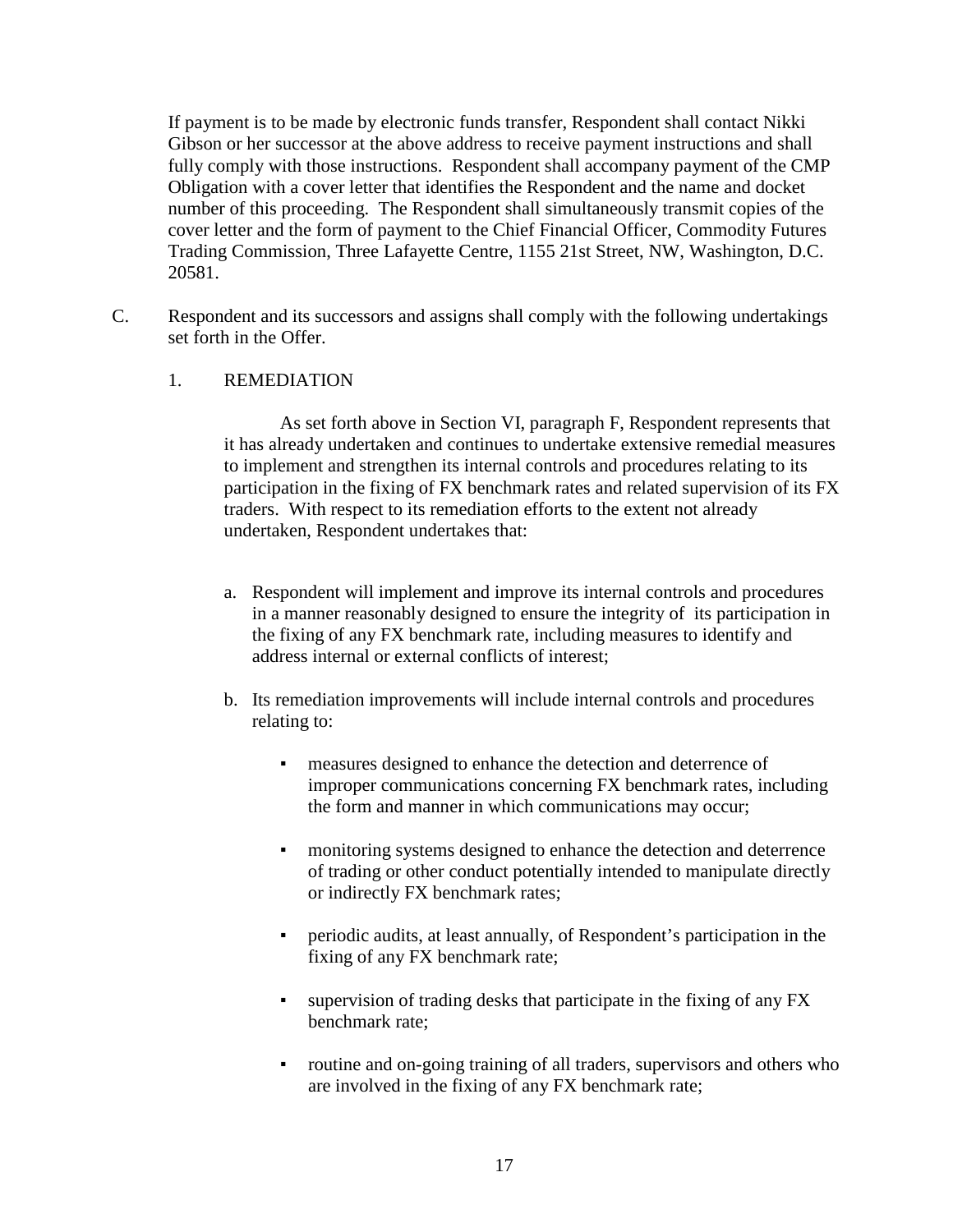- processes for the periodic but routine review of written and oral communications of any traders, supervisors and others who are involved in the fixing of any FX benchmark rate with the review being documented and documentation being maintained for a period of three years; and
- continue to implement its system for reporting, handling and investigating any suspected misconduct or questionable, unusual or unlawful activity relating to the fixing of any FX benchmark rate with escalation to compliance and legal and with reporting of material matters to the executive management of HSBC, the Commission and other appropriate regulators; the Respondent shall maintain the record basis of the handling of each such matter for a period of three years.
- c. Within 120 days of the entry of this Order, the Respondent shall make a report to the Commission, through the Division, concerning its remediation efforts, prior to and since the entry of this Order. Within 365 days of entry of this Order, Respondent shall submit a report to the Commission, through the Division, explaining how it has complied with the undertakings set forth herein. The report shall contain a certification from a representative of the Respondent's Executive Management, after consultation with the Respondent's chief compliance officer(s), that Respondent has complied with the undertakings set-forth above, and that it has established policies, procedures, and controls to satisfy the undertakings set-forth in the Order.

## 2. COOPERATION WITH THE COMMISSION

In this action, and in any investigation or other action instituted by the Commission, related to the subject matter of this action, Respondent shall cooperate fully and expeditiously with the Commission, including the Division, As part of such cooperation, Respondent agrees to the following for a period of three (3) years from the date of the entry of this Order, or until all related investigations and litigations in which the Commission, including the Division, is a party, are concluded, including through the appellate review process, whichever period is longer:

- 1. Preserve all records relating to the subject matter of this proceeding, including, but not limited to, audio files, electronic mail, other documented communications, and trading records;
- 2. Comply fully, promptly, completely, and truthfully with all inquiries and requests for non-privileged information or documents;
- 3. Provide authentication of documents and other evidentiary material;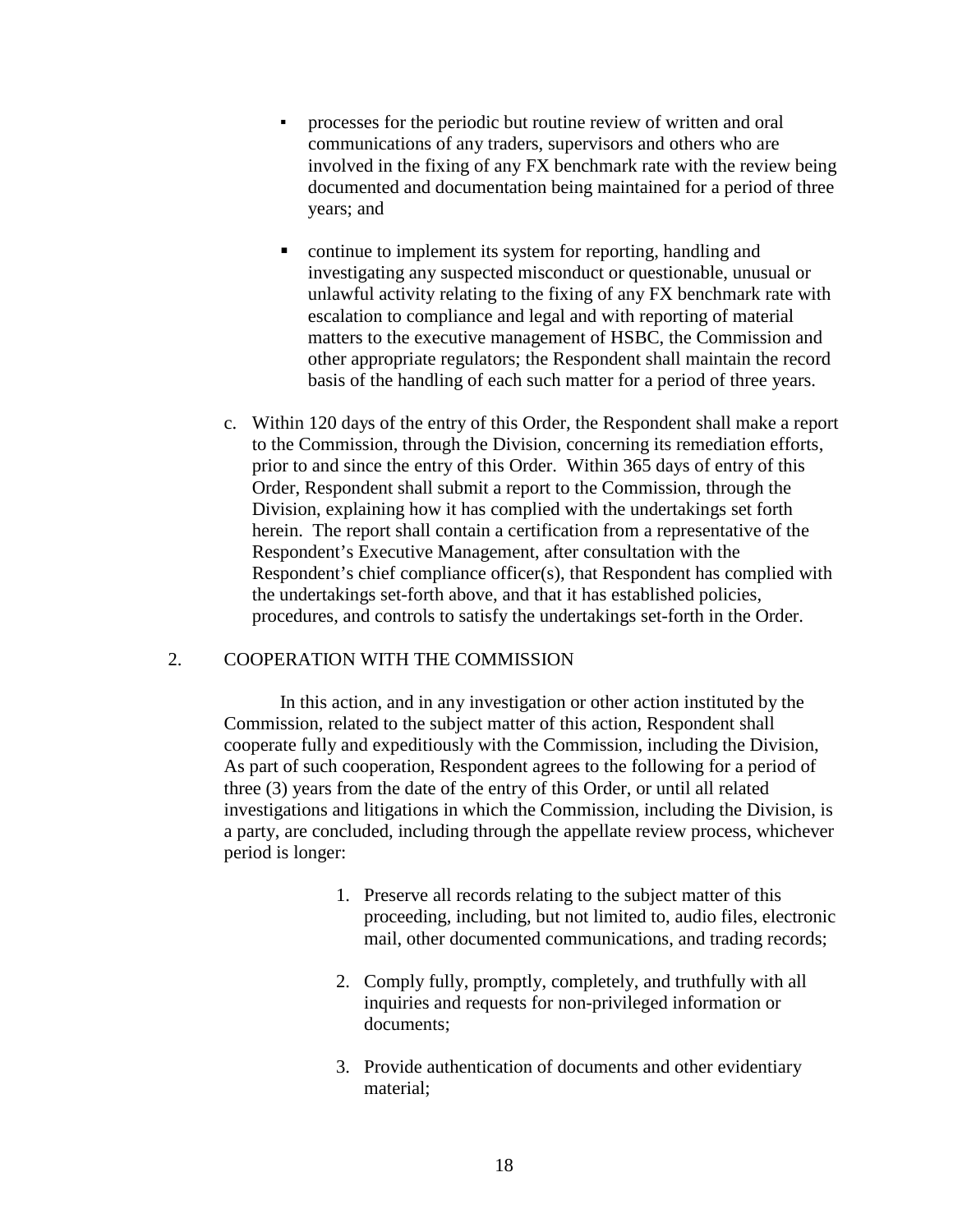- 4. Provide copies of non-privileged documents within HSBC's possession, custody or control;
- 5. Subject to applicable laws and regulations, HSBC will make its best efforts to produce any current (as of the time of the request) officer, director, employee, or agent of HSBC, regardless of the individual's location, and at such location that minimizes Commission travel expenditures, to provide assistance at any trial, proceeding, or Commission investigation related to the subject matter of this proceeding, including, but not limited to, requests for testimony, depositions, and/or interviews, and to encourage them to testify completely and truthfully in any such proceeding, trial, or investigation; and
- 6. Subject to applicable laws and regulations, HSBC will make its best efforts to assist in locating and contacting any prior (as of the time of the request) officer, director, employee or agent of HSBC.

Respondent also agrees that it will not undertake any act that would limit its ability to cooperate fully with the Commission. HSBC will designate an agent located in the United States of America to receive all requests for information pursuant to these Undertakings, and shall provide notice regarding the identity of such Agent to the Division upon entry of this Order. Should HSBC seek to change the designated agent to receive such requests, notice of such intention shall be given to the Division fourteen (14) days before it occurs. Any person designated to receive such request shall be located in the United States of America.

# 3. PROHIBITED OR CONFLICTING UNDERTAKINGS

Should the Undertakings herein be prohibited by, or be contrary to the provisions of any obligations imposed on Respondent by any presently existing, or hereinafter enacted or promulgated laws, regulations, regulatory mandates, or the rules or definitions issued by a Benchmark Publisher, then Respondent shall promptly transmit notice to the Commission (through the Division) of such prohibition or conflict, and shall meet and confer in good faith with the Commission (through the Division) to reach an agreement regarding possible modifications to the Undertakings herein sufficient to resolve such inconsistent obligations. In the interim, Respondent will abide by the obligations imposed by the law, regulations, regulatory mandates and Benchmark Publishers' rules and definitions. Nothing in these Undertakings shall limit, restrict or narrow any obligations pursuant to the Act or the Commission's Regulations promulgated